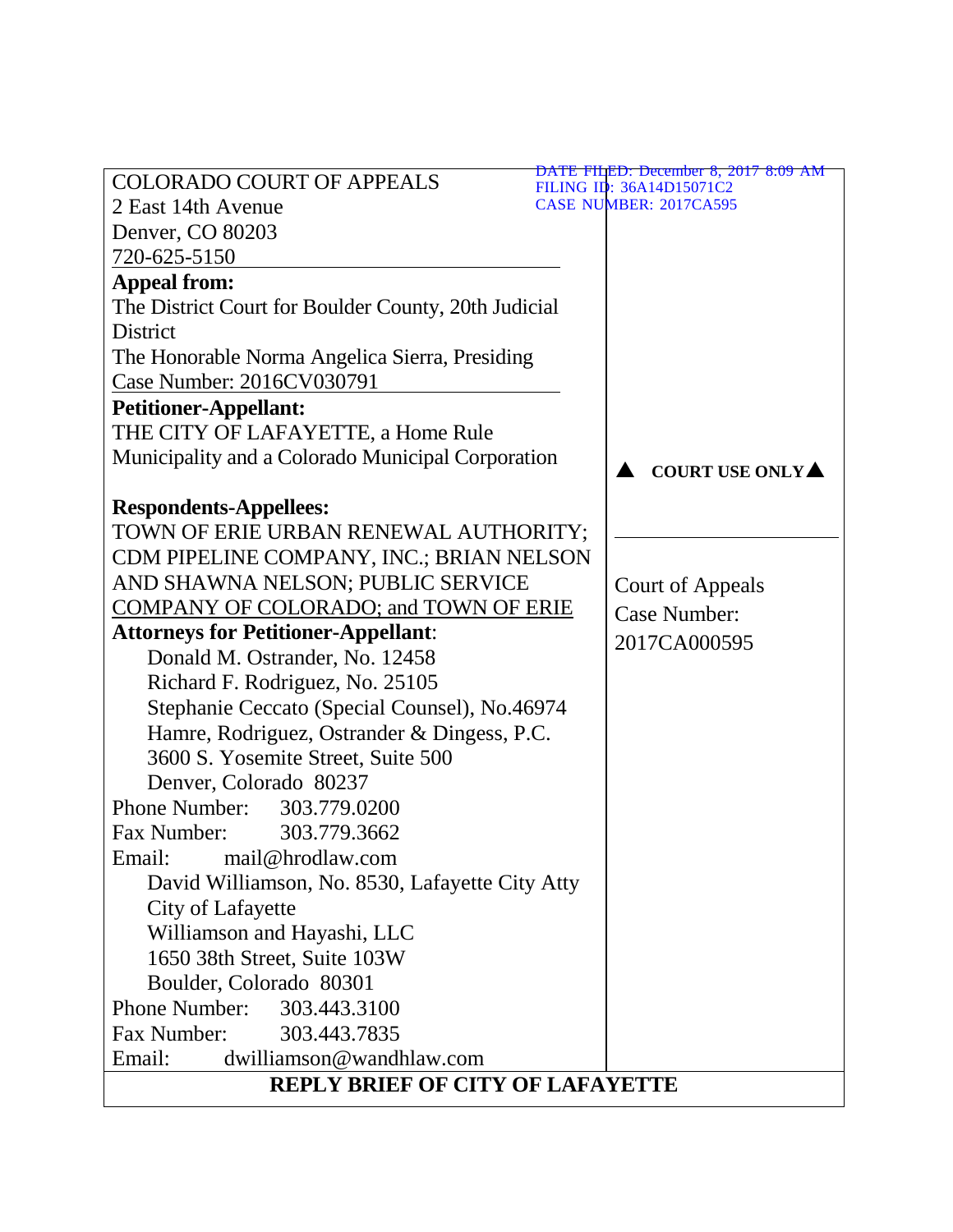# **CERTIFICATE OF COMPLIANCE**

I hereby certify that this brief complies with all requirements of C.A.R. 28 or C.A.R. 28.1, and C.A.R. 32, including all formatting requirements set forth in these rules. Specifically, the undersigned certifies that:

## **The brief complies with the applicable word limits set forth in C.A.R. 28(g) or C.A.R. 28.1(g).**

It contains  $\frac{5,699}{ }$  words (principal brief does not exceed 9,500 words; reply brief does not exceed 5,700 words).

**I acknowledge that my brief may be stricken if it fails to comply with any of the requirements of C.A.R. 28 or 28.1, and C.A.R. 32.**

> HAMRE, RODRIGUEZ, OSTRANDER & DINGESS, P.C. **S/ DONALD M. OSTRANDER'S DULY SIGNED PHYSICAL COPY OF THIS DOCUMENT IS ON FILE AT THE OFFICE OF HAMRE, RODRIGUEZ, OSTRANDER & DINGESS, P.C. PURSUANT TO CRCP RULE 121, SECTION 1-26(9)** By:

> > Donald M. Ostrander, No. 12458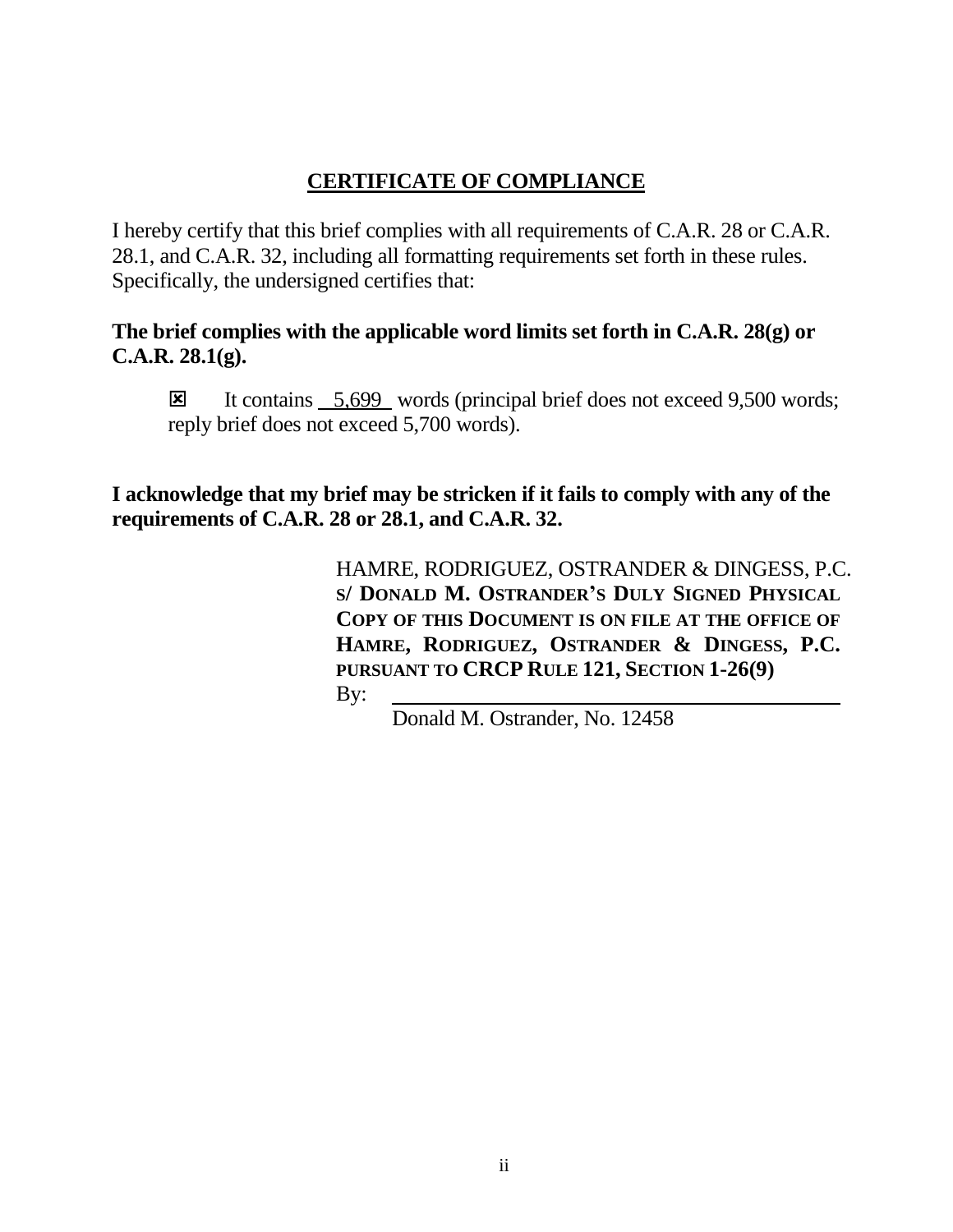# **TABLE OF CONTENTS**

|     |           |                                                                                                          | $iv-v$         |
|-----|-----------|----------------------------------------------------------------------------------------------------------|----------------|
|     |           |                                                                                                          | $\mathbf{1}$   |
|     |           |                                                                                                          | $\overline{2}$ |
| I.  |           | Lafayette's Condemnation is for a Proper Public Purpose.                                                 | $\overline{2}$ |
|     | A.        | The Shaklee Factors Support a Finding of Public Purpose for                                              | $\overline{2}$ |
|     | <b>B.</b> | Lafayette's Condemnation for Open Space and Community<br>Buffer is a Valid and Recognized Public Purpose | $\overline{4}$ |
|     | C.        |                                                                                                          | 11             |
|     | D.        | Other Development Does Not Negate the Need for Open                                                      | 12             |
| II. |           | There is No Bad Faith or Fraud Behind Lafayette's Decision to                                            | 14             |
|     | A.        | Lafayette's Condemnation was Undertaken With Good Faith                                                  | 14             |
|     | <b>B.</b> | Lafayette's Finding of Necessity Cannot be Disturbed                                                     | 16             |
|     | C.        | Lafayette's Condemnation is Not Defeating Respondents'                                                   | 21             |
|     | D.        |                                                                                                          | 23             |
|     | Ε.        | Lafayette Properly Negotiated for the Property                                                           | 25             |
|     |           |                                                                                                          | 26             |
|     |           | OPPOSITION TO ERIE AND TOEURA'S REQUEST FOR ATTORNEY                                                     | 26             |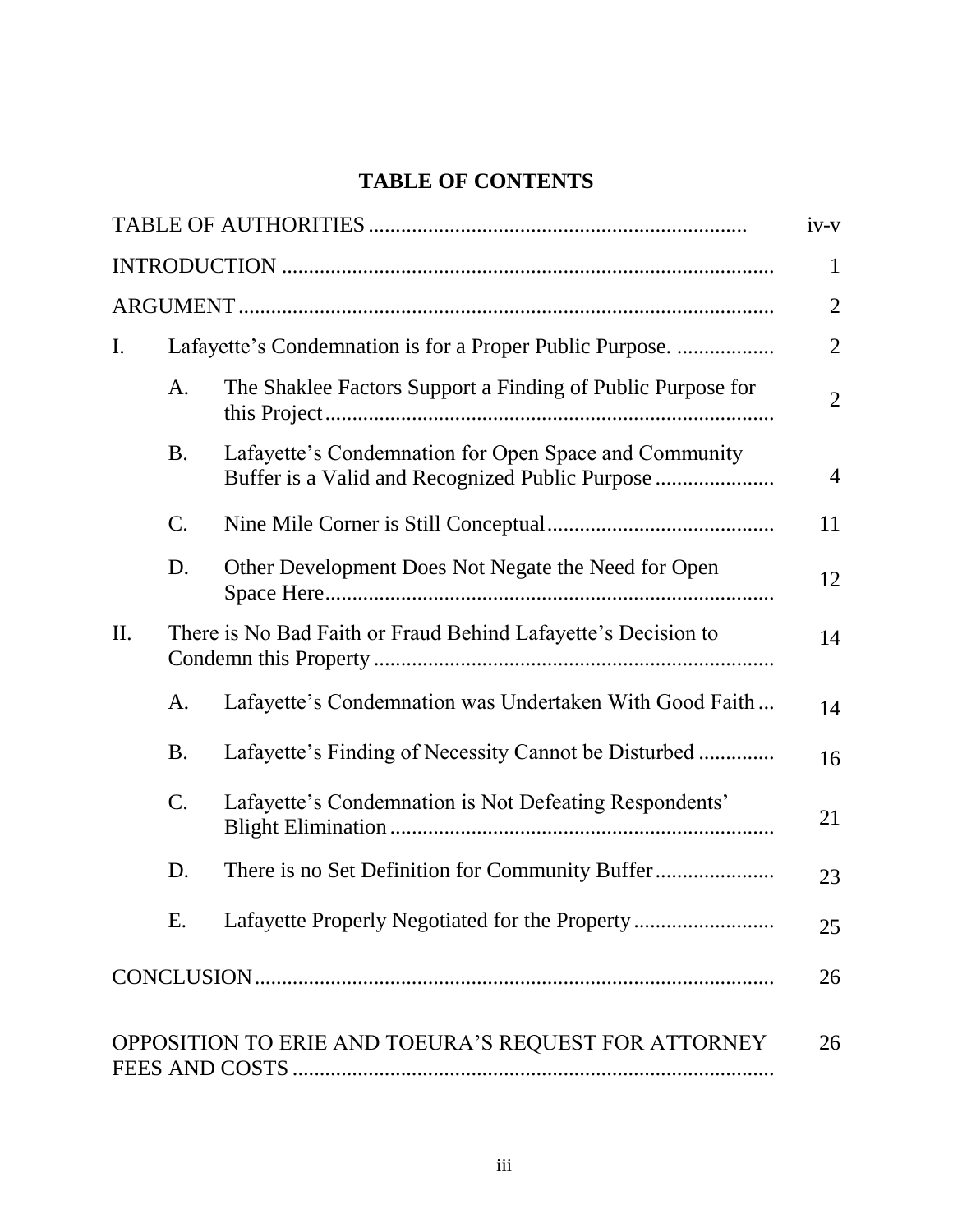# **TABLE OF AUTHORITES**

| <b>Cases</b>                                                                                   |
|------------------------------------------------------------------------------------------------|
| <u>Arizona-Colorado Land &amp; Cattle Co. v. Dist. Court In &amp; For Tenth Judicial Dist.</u> |
|                                                                                                |
| City & County of Denver v. Block 173 Associates,                                               |
|                                                                                                |
| Colorado State Bd. of Land Comm'rs v. Dist. Court in & for Jefferson Cnty.,                    |
|                                                                                                |
|                                                                                                |
| Mortensen v. Mortensen, 309 P.2d 197 (Colo. 1957)  16, 17, 18                                  |
|                                                                                                |
| Pheasant Ridge Assoc. Ltd. Partnership v. Town of Burlington,                                  |
|                                                                                                |
|                                                                                                |
|                                                                                                |
| Sheridan Redevelopment Agency v. Knightsbridge Land Co., L.L.C.,                               |
|                                                                                                |
| Thornton by Utils. Bd. v. Farmers Reservoir & Irrigation Co.,                                  |
|                                                                                                |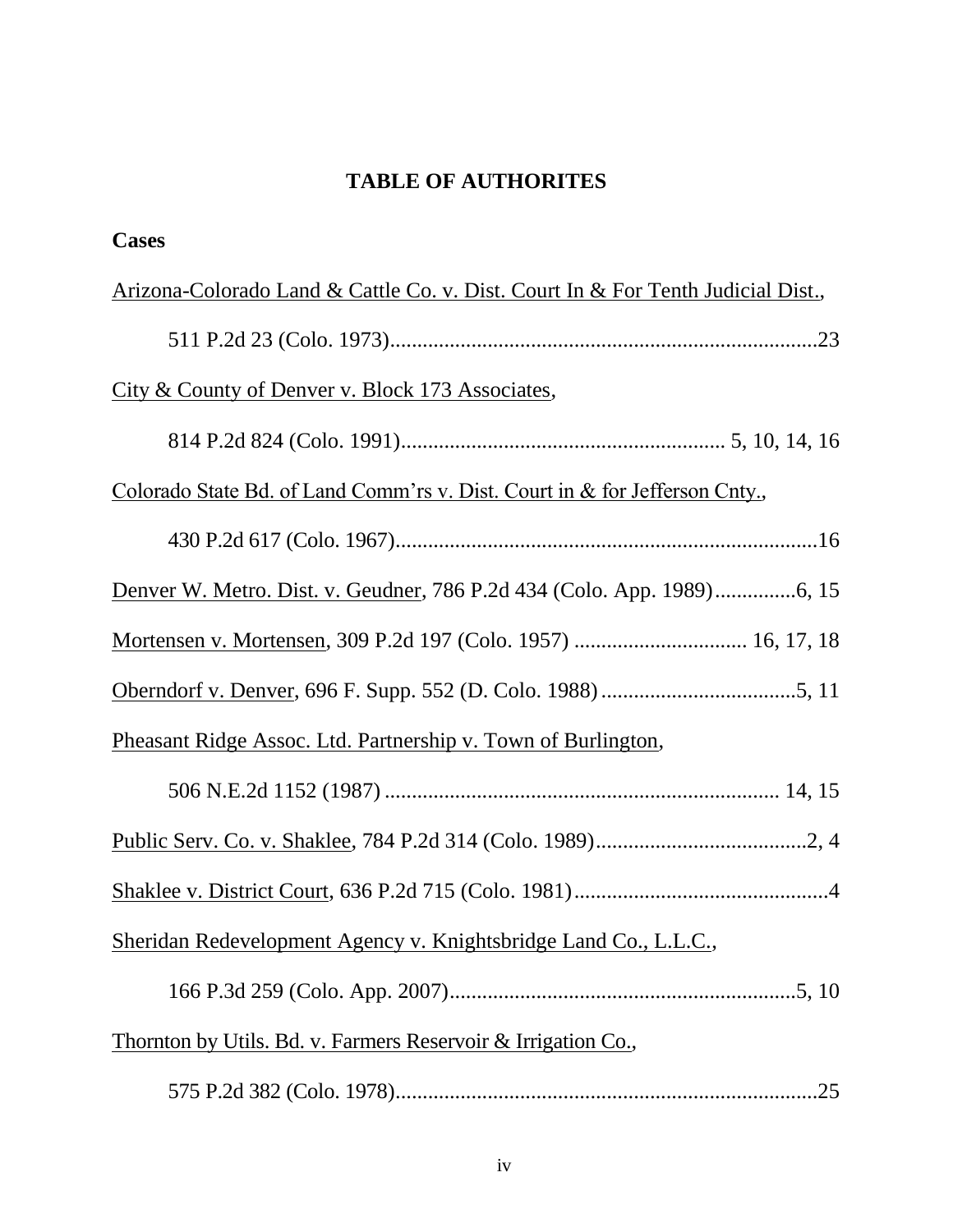| Town of Telluride v. San Miguel Valley Corp., 185 P.3d 161 (Colo. 2008)4, 10 |  |
|------------------------------------------------------------------------------|--|

# **Statutes**

# **Other Authorities**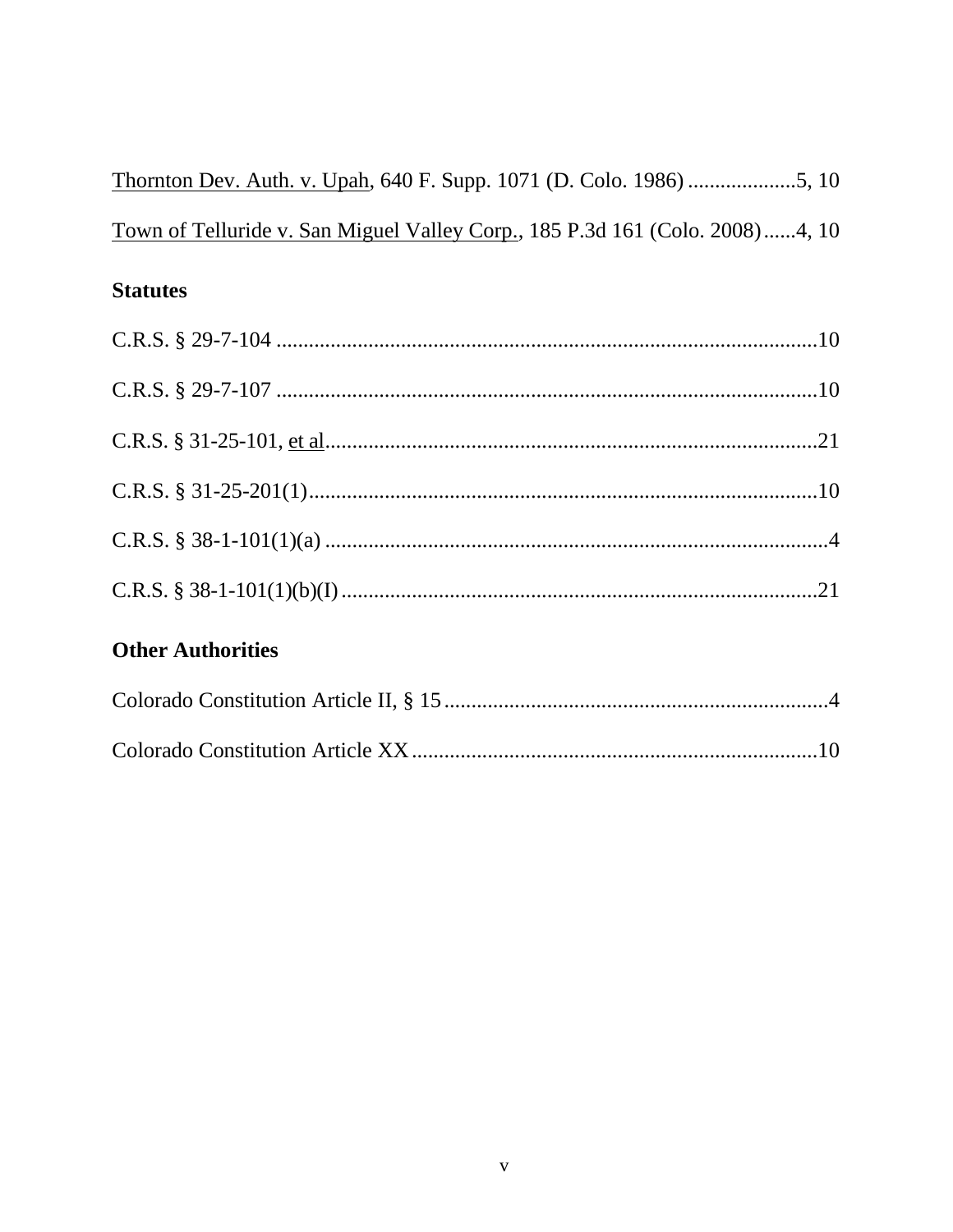#### **INTRODUCTION**

The City of Lafayette ("Lafayette") is attempting a condemnation of roughly 22-acres (the "Property") that would leave the Town of Erie Urban Renewal Authority ("TOEURA") and the Town of Erie ("Erie") (collectively, the "Respondents") an approximate 23-acre area at Nine Mile Corner for an urban renewal project. Lafayette seeks this condemnation for open space purposes.

At the 2-day evidentiary hearing, Respondents indicated that this condemnation was unprecedented but they tellingly did not take "the position that that [sic] is not possible under the law." TR 2/15/17pm, p 21:4-9. Lafayette acknowledges this is a case of first impression, and an important one at that. This case will determine whether citizens can protect their town's boundaries from the urban sprawl of adjoining towns and whether a municipality's desire for open space can be pushed out by another's economic concerns. If this is decided in favor of Respondents, the next logical step is that Erie starts condemning property already devoted to open space for its urban renewal program.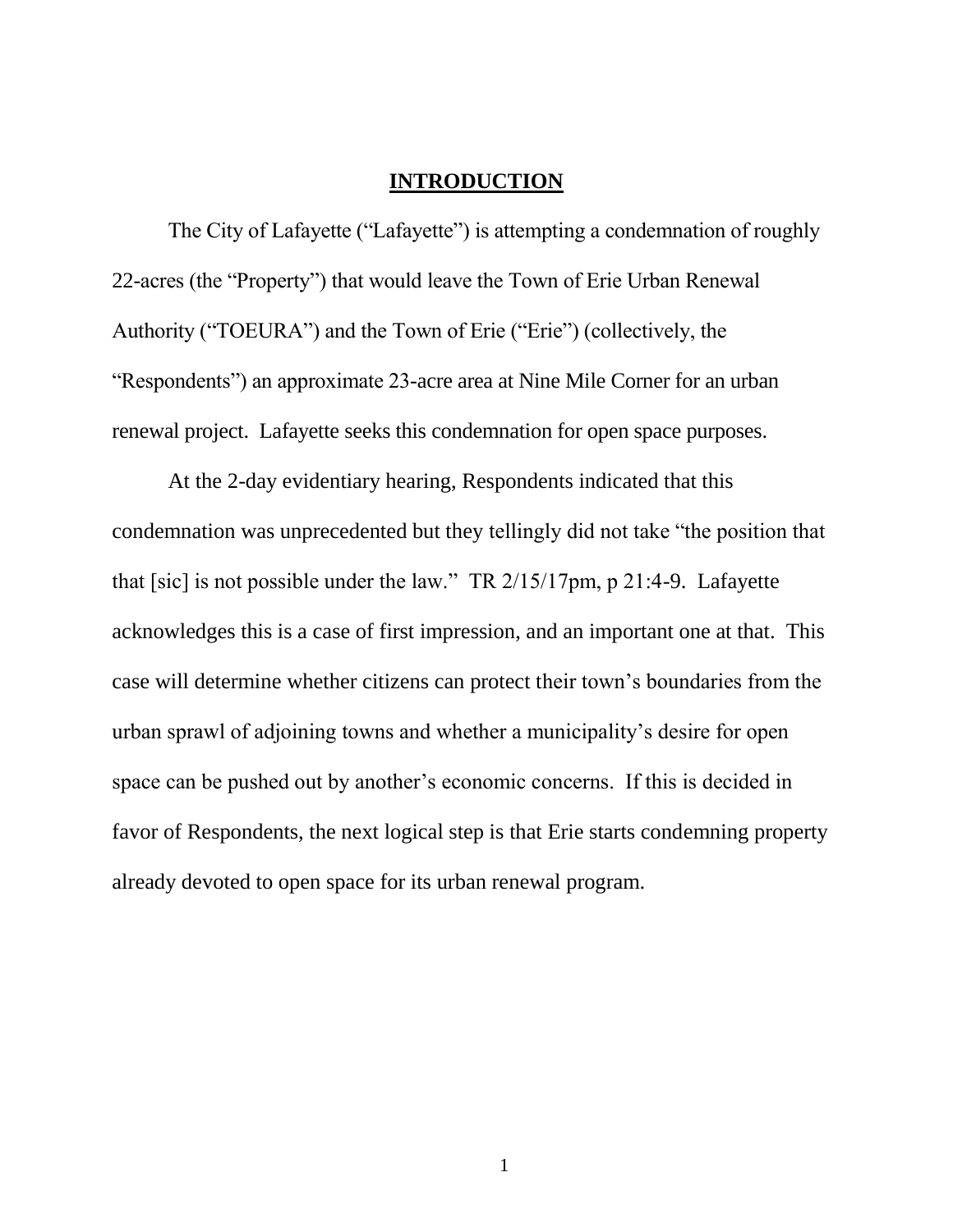#### **ARGUMENT**

#### **I. Lafayette's Condemnation is for a Proper Public Purpose.**

### **A. The Shaklee Factors Support a Finding of Public Purpose for this Project.**

Pursuant to Public Serv. Co. v. Shaklee, 784 P.2d 314 (Colo.

1989)("Shaklee I"), there are four factors to consider when determining if a project has a public purpose. The District Court's Order Granting Respondents' Motion to Dismiss cited these four factors, yet failed to truly provide an analysis of the factors. CF, pp 705; 713. Respondents claim the "trial court analyzed these factors" and provides page numbers, yet doesn't cite to any specific parts of the record where the court actually discussed all four factors. Answer Brief, p 20.

Factor (1) is the physical condition of the land. The entire Nine Mile Corner consists of a former reservoir and the "Kuhl" property to the north that are both essentially separated by a ditch from the "Nelson" property. EX 31, p 1091; TR 2/14/17am, p 120:18-23. The "Kuhl" and "Nelson" properties were historically designated as rural preservation and contain "free-standing residential units with auxiliary buildings." EX P8, p 484; EX 3, pp 930-931. As the aerial map shows, this land is undeveloped and wide open. See EX 3, p 931. Lafayette's condemnation for open space would have a portion of this land remain in its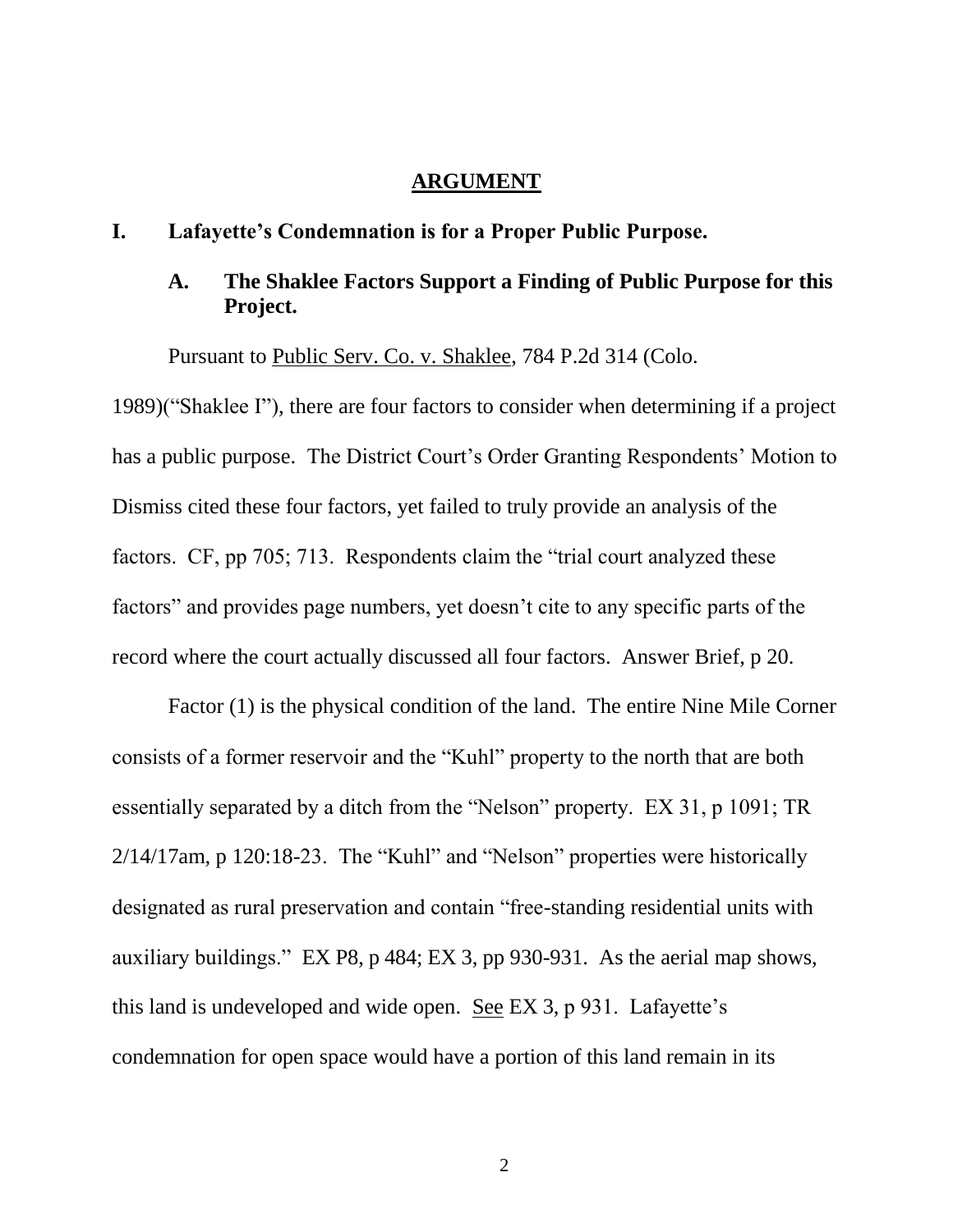current and natural state. Respondents are planning on building a commercial retail center that will drastically change the condition of the entire land.

Factor (2) is the needs of the community. Respondents state, "Lafayette has plenty of vacant land in this area and within its own municipal boundaries that it could designate as open space." Answer Brief, p 21. This is literally the only place an open space and buffer can be placed here to separate Lafayette and Erie, yet there are other undeveloped lands on which a shopping center can be built. See, EX P8, p 484; TR 2/14/17am, p 26:21-24.

Factor (3) is the character of the benefit conferred on the community. As Lafayette's Ordinance No. 20, Series 2016 ("condemning ordinance") states, this condemnation is "for open space purposes and to protect Lafayette's unique community character by providing a buffer from neighboring communities," and to protect "the unique characteristics of the various communities within the County by providing a buffer through open space and preservation of rural land…" EX 25, p 1026. The sole purpose of Lafayette's condemnation is to preserve the character of the Lafayette community and keep it from physically merging with Erie at this corner.

Factor (4) is the necessity of the improvement in the development of the resources of the state. As discussed throughout this Appeal, open space and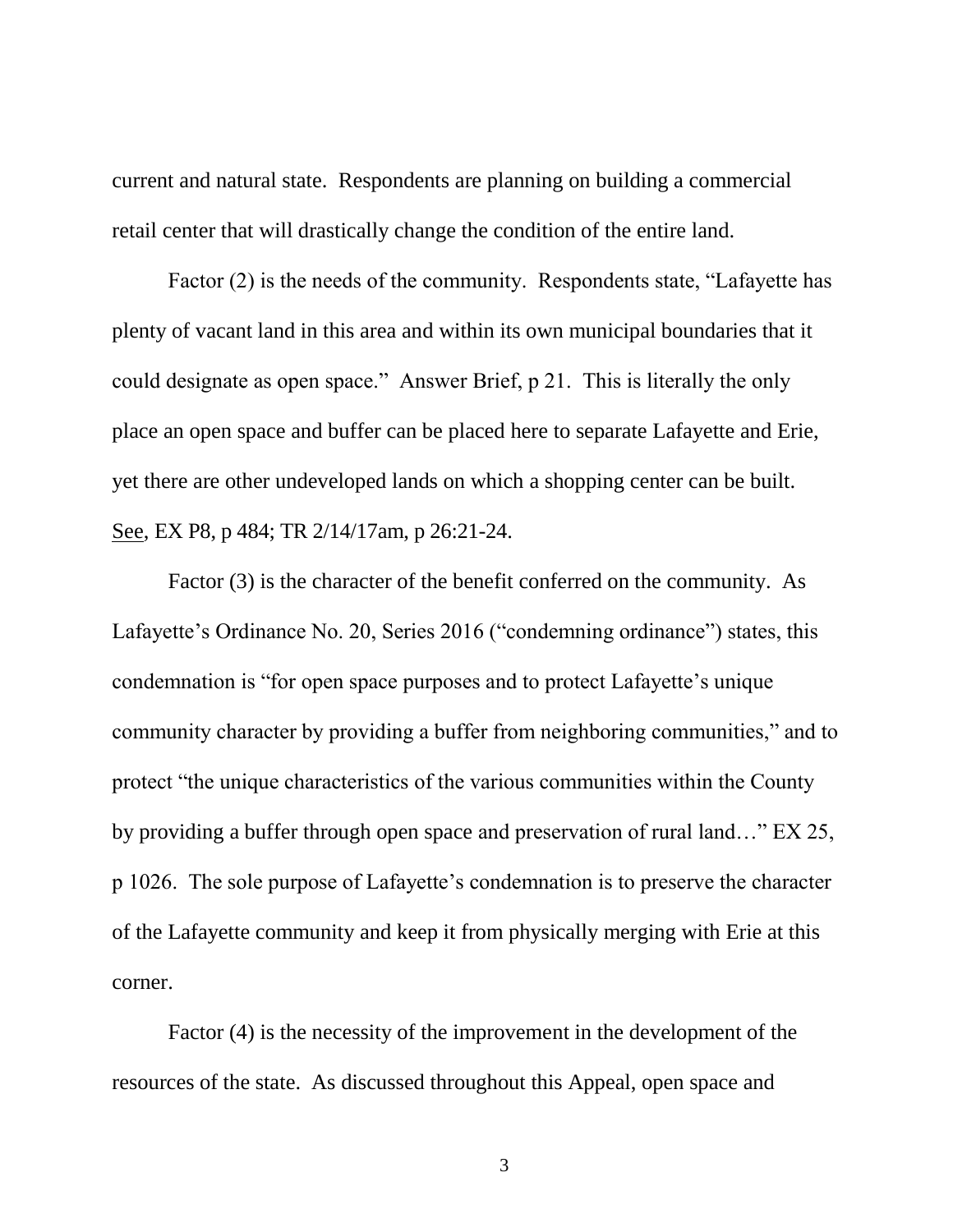community buffers are of utmost importance to the natural resources of the state and its individual communities. This is demonstrated by its inclusion in Comprehensive Plans, IGAs and at least eighteen municipalities managing "extensive open space programs" according to Town of Telluride v. San Miguel Valley Corp., 185 P.3d 161, 168 (Colo. 2008).

The trial court committed reversible error by not providing an analysis under Shaklee I. If it had, a proper public purpose would have been found. A proper public purpose authorized by both case law and the eminent domain statutes, and wholly supported by the record. A proper public purpose as determined by Lafayette's City Council after careful consideration and deliberative process.

#### **B. Lafayette's Condemnation for Open Space and Community Buffer is a Valid and Recognized Public Purpose.**

The public purpose requirement is derived from Colorado Constitution Article II, § 15, which requires the judiciary to determine whether a contemplated use is public, "the question whether the contemplated use be really public shall be a judicial question," and C.R.S.  $\S$  38-1-101(1)(a) (regarding takings by the state and its political subdivisions).

The Colorado Supreme Court has ruled it is for the courts to determine if a contemplated use is really a public use. Shaklee v. District Court, 636 P.2d 715, 717 (Colo. 1981). However, a court need only determine that the stated public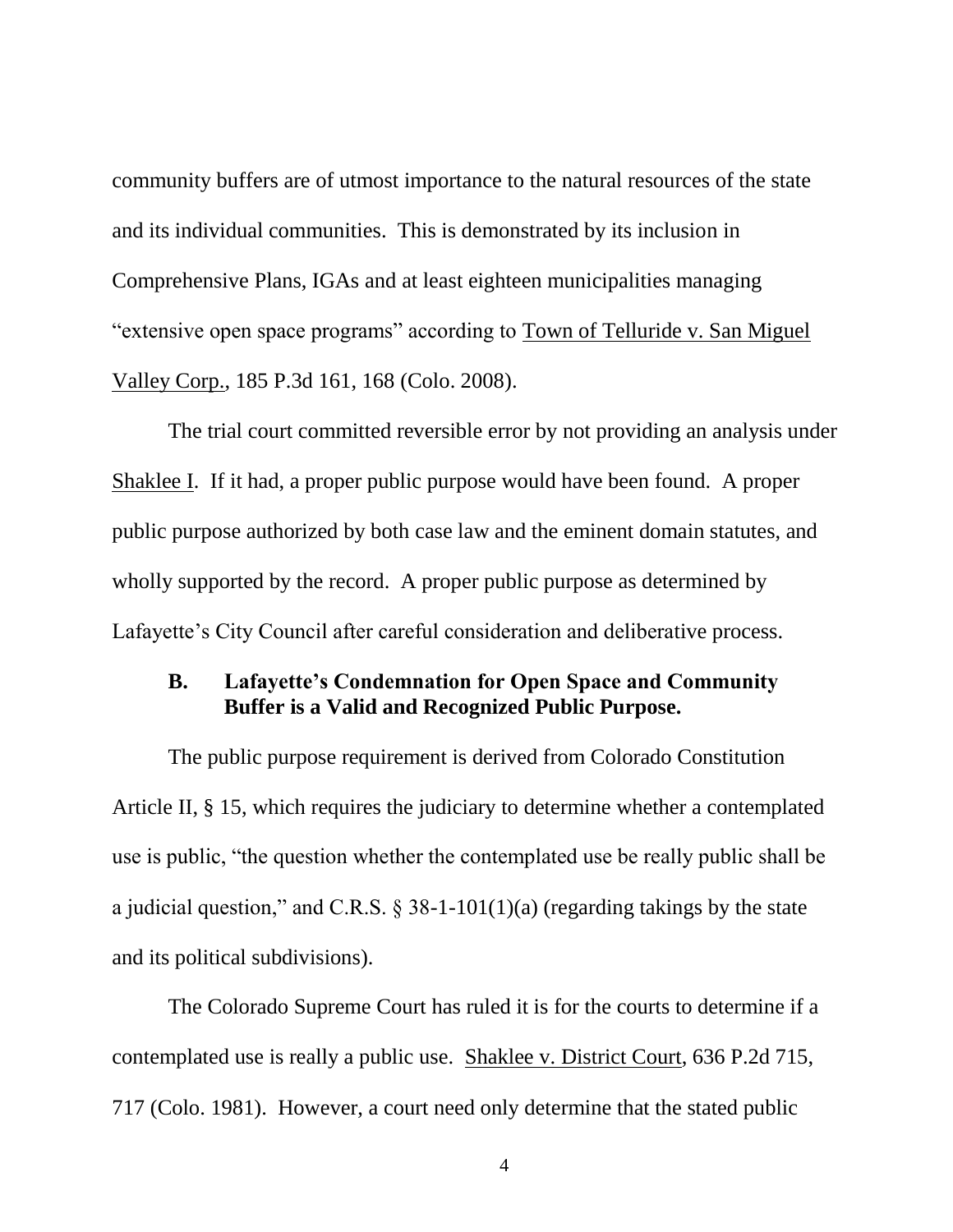purpose for a condemnation is supported by the record. City & County of Denver v. Block 173 Associates, 814 P.2d 824, 828-829 (Colo. 1991). "In examining the stated public purpose for a condemnation, we look to whether the stated public purpose is supported by the record. If support exists, our inquiry ends." Sheridan Redevelopment Agency v. Knightsbridge Land Co., L.L.C., 166 P.3d 259, 265 (Colo. App. 2007)(citing Block 173).

"The court determines whether the purpose for the taking is public or private… There is no formula for determining whether the purpose for the taking is public. Generally, however, there are two uses which may be deemed public. The first is public employment or actual use by the public. The second is public advantage or benefit." Thornton Dev. Auth. v. Upah, 640 F. Supp. 1071, 1076-77 (D. Colo. 1986)(internal citations omitted).

"In evaluating whether legislative power is being exercised for a public purpose, the court exercises an extremely narrow authority. 'It is not for the court to oversee the choice of the boundary line nor to sit in review on the size of a particular project area.' Berman, supra, at 35-36." Oberndorf v. Denver, 696 F. Supp. 552, 560 (D. Colo. 1988). "In reviewing a condemning authority's finding that a proposed taking is for a public use, the court's role is to determine whether the essential purpose of the condemnation is to obtain a public benefit." Denver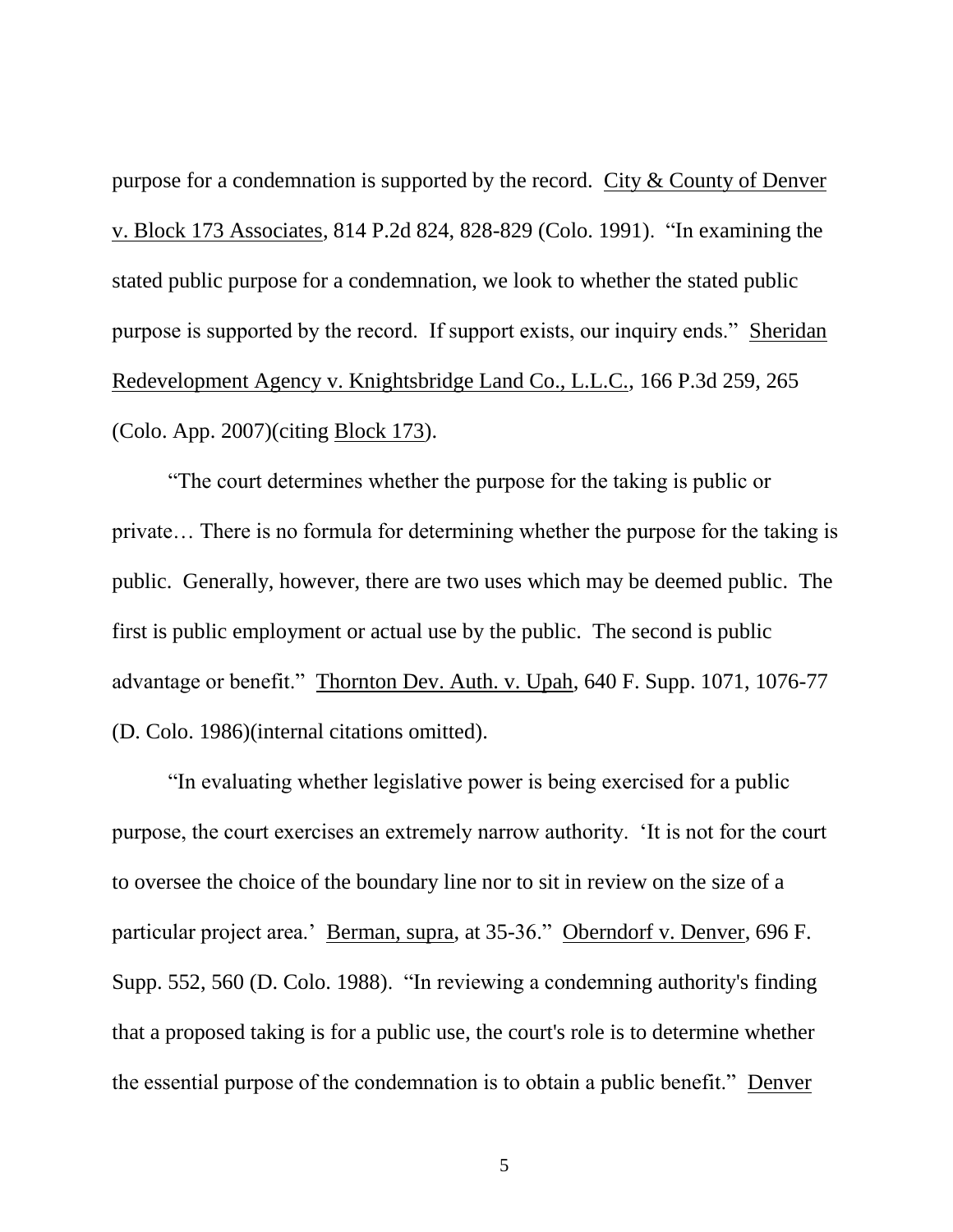W. Metro. Dist. v. Geudner, 786 P.2d 434, 436 (Colo. App. 1989)(internal citations omitted). There have been no allegations of Lafayette reaping a private benefit here. No one has claimed that a member of the Lafayette city council, or any other individual involved in the condemnation, will personally benefit from the condemnation.

Lafayette's City Council passed the condemning ordinance on May 3, 2016 declaring an intent to acquire this property, by condemnation if necessary, "for open space purposes and to protect Lafayette's unique community character by providing a buffer from neighboring communities." EX 25, p 1026. City Council further found, "Lafayette has, and continues, to recognize the importance of acquiring open space land within its designated planning area... [to serve] as an important buffer from neighboring communities." Id. "Boulder County and most every municipality within Boulder County, including the Town of Erie, have recognized the public importance of protecting the unique characteristics of the various communities within the County by providing a buffer through open space and preservation of rural land…" Id. "Lafayette has engaged in intergovernmental agreements with Boulder County and neighboring communities for the specific purpose of preserving agricultural lands and providing a buffer between Lafayette and its neighboring communities." Id. "Lafayette considers buffering itself from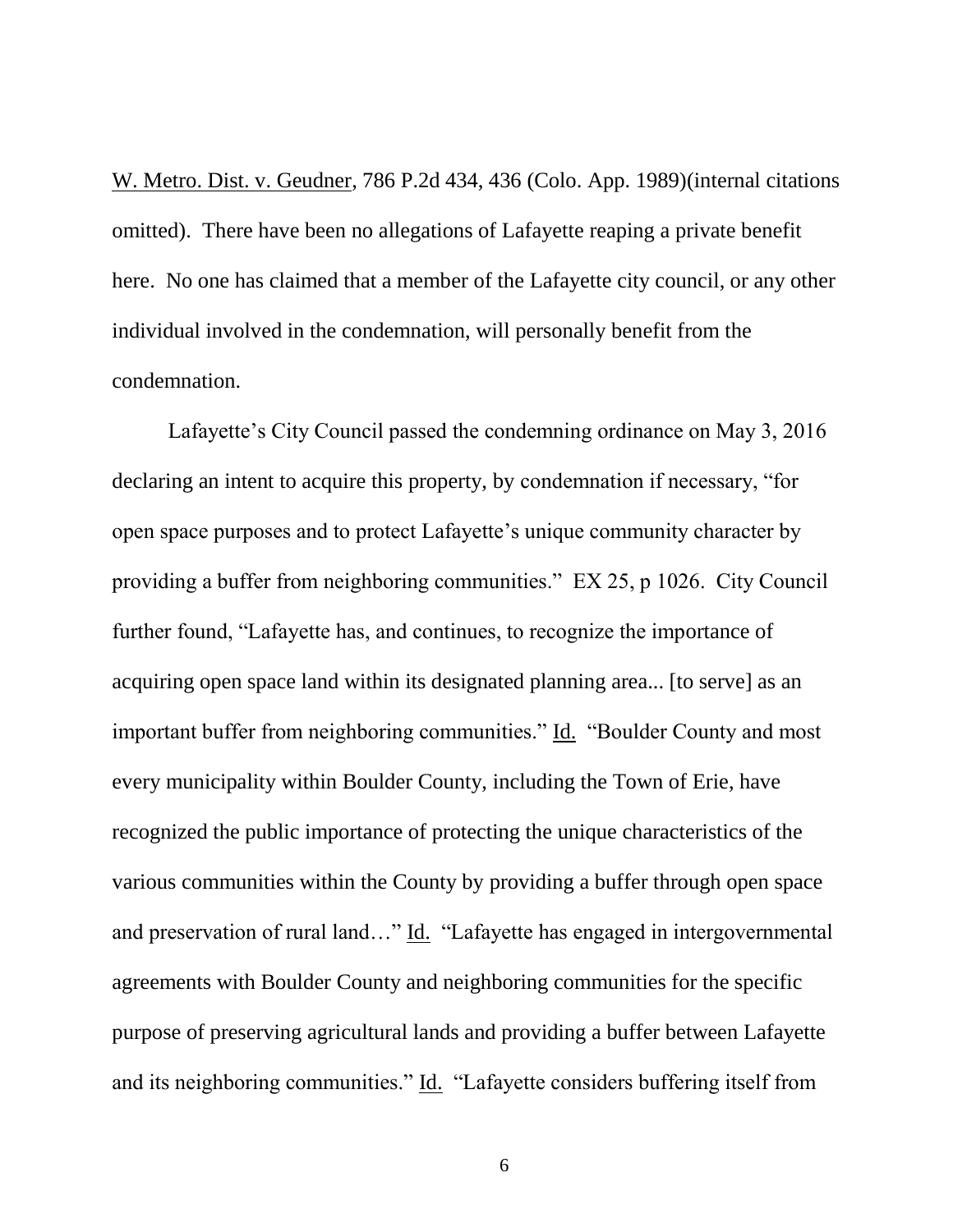neighboring communities, and the acquisition and availability of open space and agricultural land as one of the highest public purposes that are valued by the citizens of Lafayette." EX 25, p 1027.

In addition to the ordinance passed by the Lafayette city council, the record was replete with other evidence that the true public purpose of the condemnation was for open space on behalf of their citizens, and not to control Respondents' land use. A quote in a 2012 Boulder Camera article from Boulder County Commissioner, Cindy Domenico, was introduced at the hearing. In reference to Respondents' acquisition of Nine Mile Corner, Domenico stated, "It's small but crucial because it's an area between the Town of Erie and the City of Lafayette, but preserving it would preserve the identity of this unique community in the county… It matters to me, because it matters to the constituents in that area." EX P25, p 533; TR 2/15/17am, p 13:14-21. Gary Klaphake, Lafayette City Administrator ("Klaphake") agreed that Domenico's concerns were "a pretty widely shared concern among the city council members, [him]self, [his] staff, and the neighborhood at that time." TR 2/15/17am, p 13:22-25. Klaphake testified about the Beacon Hill residents coming to see him on a "regular basis" because they "think that their edge of their city has been abandoned by the large shopping center being out in their backyard." TR 2/14/17pm, p 118:11-15. There was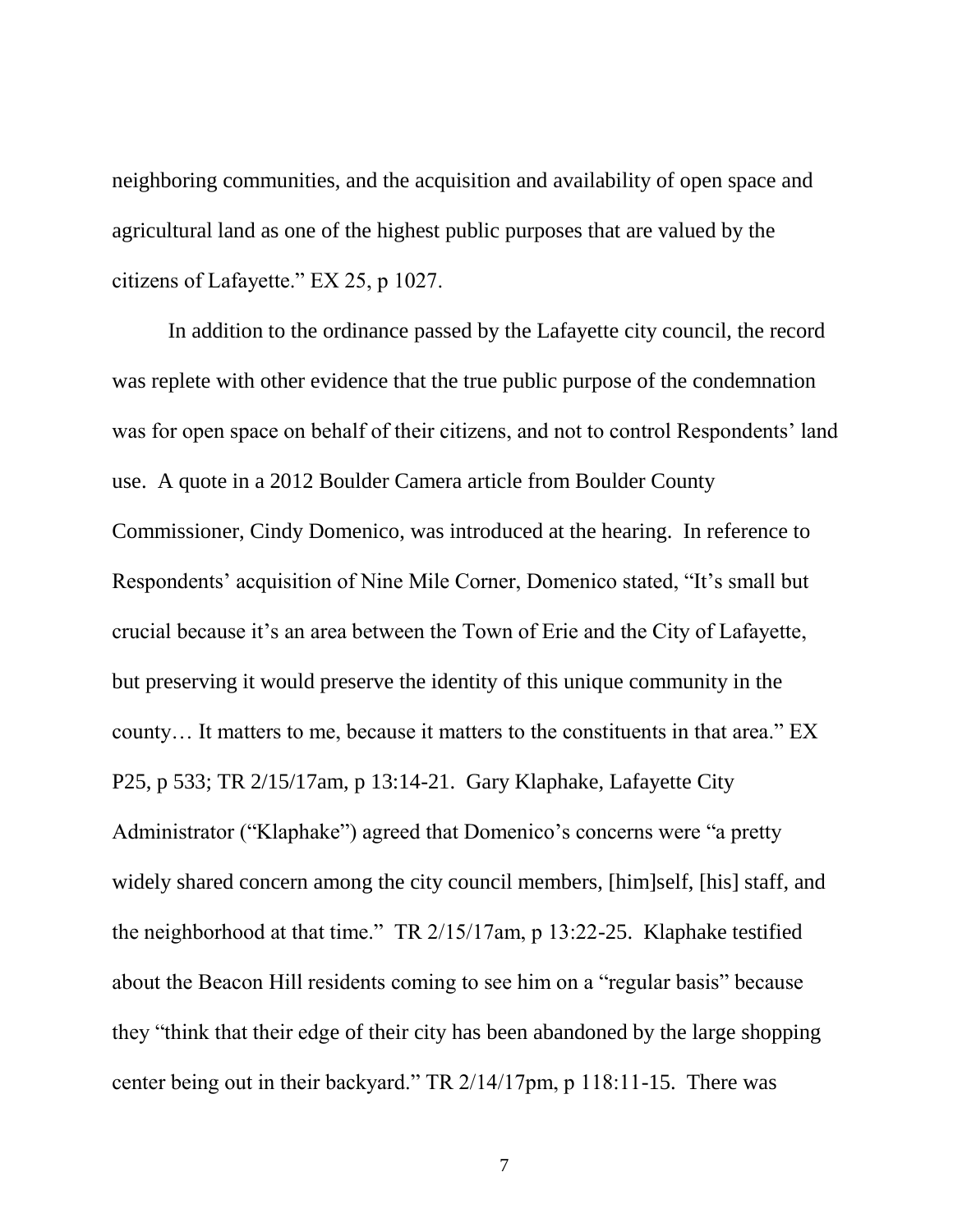testimony that Lafayette citizens, Beacon Hill residents in particular, did not want "their city boundaries adjoining Erie's city boundaries." TR 2/15/17am, p 21:10- 17.

Erie's City Manager, A.J. Krieger ("Krieger") testified that the Beacon Hill residents are "opposed to any development" north of their neighborhood. TR 2/14/17am, p 112:2-11. Respondents' witness, James Dixon, told the court that in discussing the development of Nine Mile Corner, Klaphake "did mention that he would be an advocate for the residents of Lafayette, which obviously is part of Beacon Hill." TR 2/14/17pm, p 13:13-15. Dixon also indicated that with Mr. Klaphake's experience, Klaphake could anticipate the objections the Beacon Hill residents would raise if a commercial enterprise were built right up against their neighborhood. TR 2/14/17pm, p 17:9-19.

Evidence was introduced as to the importance of open space to the Lafayette citizens. Surveys of Lafayette citizens showing support to purchase additional land around the city to create a buffer between Lafayette and neighboring communities. Surveys supporting open space funding at existing or increased levels. See EX P12 – P13, pp 58-62. Also, a 2012 ballot measure wherein 80.45% of Boulder County voters approved a legacy tax for the acquisition and maintenance of open spaces. EX P15, p 66-67, TR 2/15/17am, p 10:1-12. Klaphake further testified that as time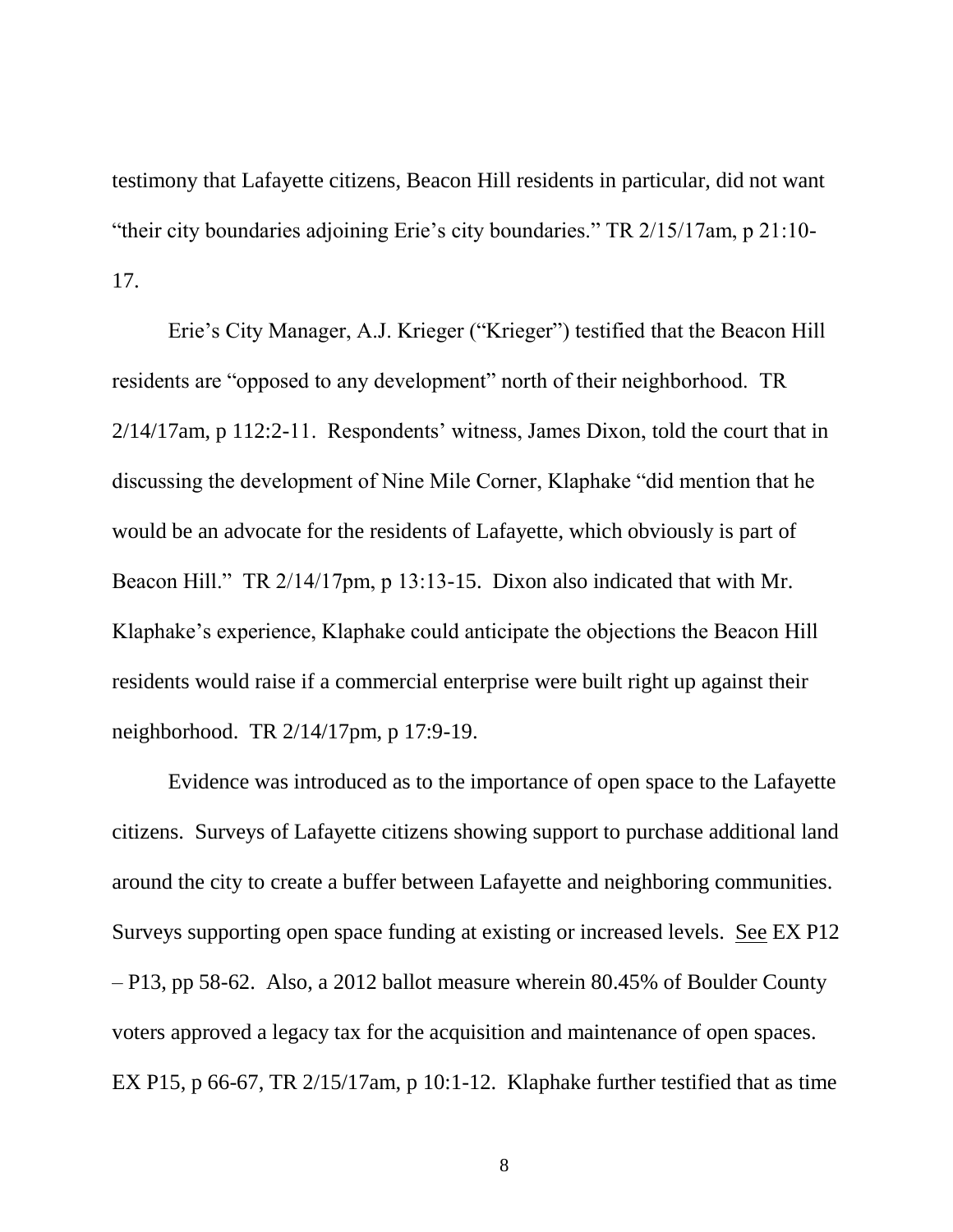went on "these open space programs and attempts to acquire buffers" not only became more and more popular, but "important." TR 2/15/17am, p 10:13-21.

The City of Lafayette now has 1,300 acres of solely and jointly owned designated open space which Klaphake detailed at the hearing. TR 2/14/17pm, pp 34:25-35:2; p 49:13-18; pp 110:16-112:21. "We are trying to do our best to keep communities separated." TR 2/14/17pm, p 49:18-19. The progression of open space preservation by both Erie and Lafayette can be visualized when comparing the green (yellow in 2015) areas on the maps of Boulder County Open Space zoomed in on the Lafayette/Erie area in 1970 and 2015. EX P5, pp 475-479.

Lafayette and Erie both have adopted various policies in their communities through their Parks, Recreation, Open Space and Trials ("PROSTs") and Comprehensive Plans expressing the importance of open space and community buffers. EX P35, pp 649-650, 657; EX P43, p 821; EX P45, p 869; EX P46, p 871. This concept of preserving community boundaries and providing open space for citizens is not new, nor a subterfuge for a wrongful condemnation. Plentiful evidence of these matters was put before the court. Whereas Respondents' position as to Lafayette's purpose is purely circumstantial; based on inference and innuendo.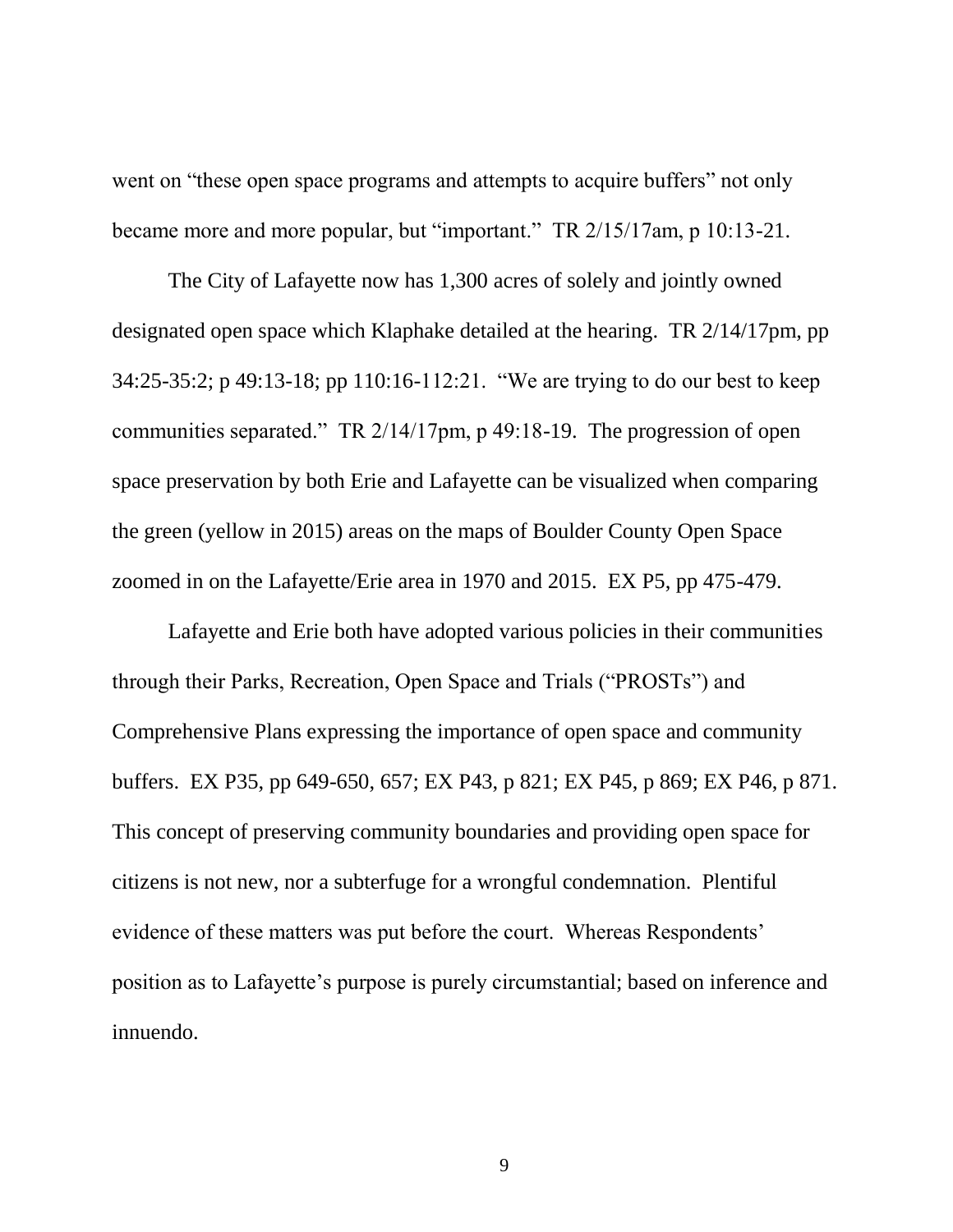C.R.S. § 31-25-201(1) grants cities the right to exercise eminent domain for the purpose of acquiring open space. C.R.S. §§ 29-7-104, -107 grants municipal corporations the authority to condemn property for "the preservation or conservation of sites, scenes, open space, and vistas of scientific, historic, aesthetic, or other public interest." Colorado Constitution Article XX "grants home rule municipalities the power to condemn property for open space and park purposes." Telluride, 185 P.3d at 165. Lafayette took legislative action through the adoption of the condemning ordinance and declared the acquisition of the Property was for the public purpose of open space and the benefits associated with open space, as well as the preservation of Lafayette's local and unique character. EX 25, pp 1026-1028. By its very nature, open space is intended to prevent development.

The Comprehensive Plans and PROSTs; the Open Space surveys and vote; Klaphake's, Krieger's and Dixon's testimony about the Lafayette constituents opposing this development; and the Daily Camera article all support Lafayette's stated public purpose, thus satisfying Block 173. As contemplated by Upah, Lafayette's condemnation is for open space; an "actual use by the public." Per Block 173 and Sheridan, the court's inquiry should have ended there. Thus, the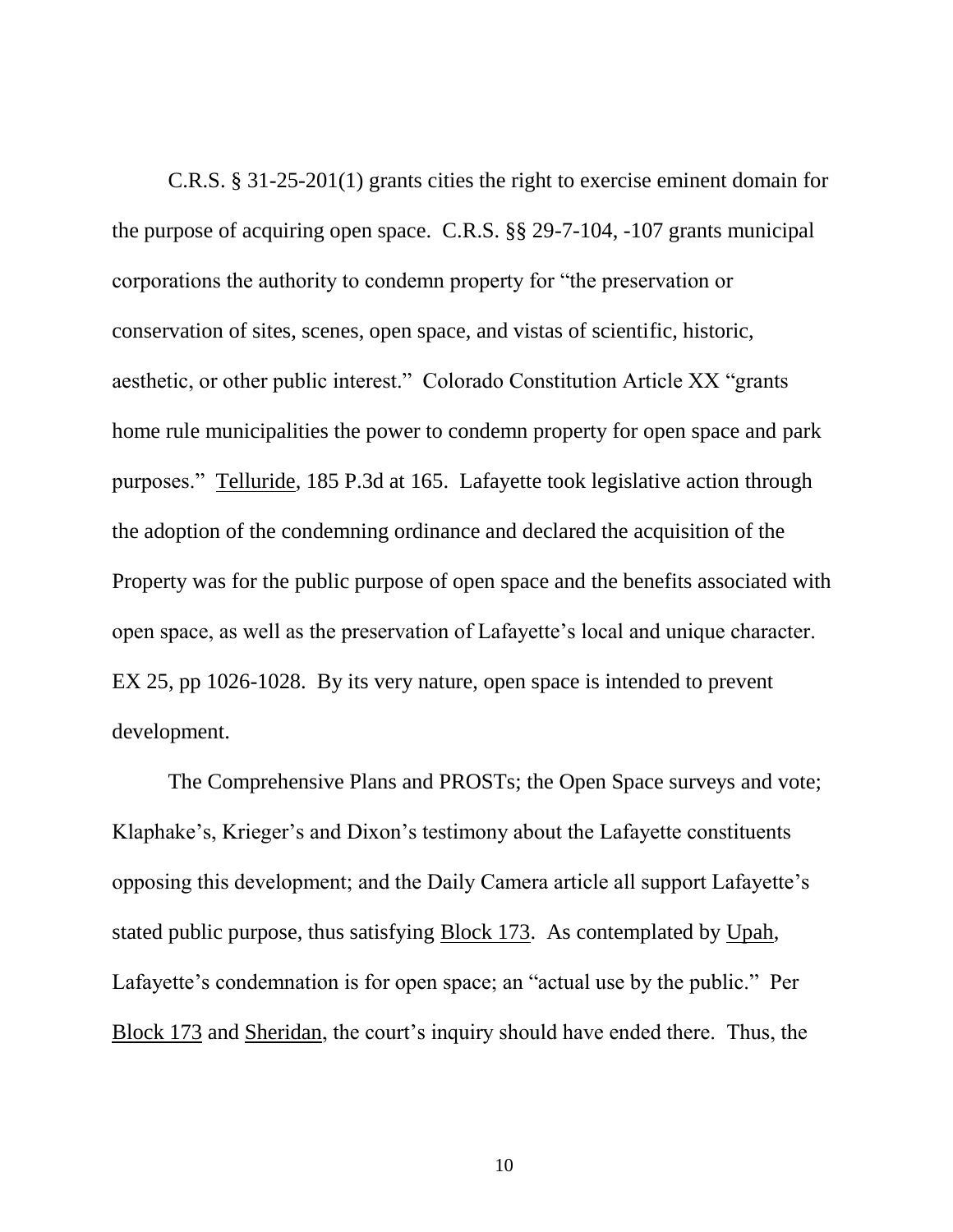trial court overstepped its Oberndorf's "extremely narrow authority" and committed reversible error.

#### **C. Nine Mile Corner is Still Conceptual.**

Lafayette's condemnation is for the public purpose of open space and community buffer, not to control Respondents' land use decisions and not to prevent a King Soopers move. Respondents continue to convey the impression that King Soopers is leaving the current Lafayette location and going to Nine Mile Corner. This is just not so. Lafayette is still in negotiations with King Soopers and there could even be a relocation within Lafayette. TR 2/14/17pm, pp 134:22- 135:18; TR 2/15/17am, p 20:7-15. At the time of the condemnation filing (July 2016), Respondents' development of Nine Mile Corner was still a conceptual idea without a commitment from King Soopers or any other anchor tenant. EX 31, p 1101. The Nine Mile Corner Project had not submitted a formal proposal to the Planning Commission, received a CDOT access permit or even completed a land use application. TR 2/14/17am, pp 71:9-72:4; 102:24-104:15. In fact, the Nine Mile Corner proposed site plan was not released to the public until it was attached to Respondents' Motion to Dismiss in September 2016. TR 2/14/17pm, pp 2:21- 3:7.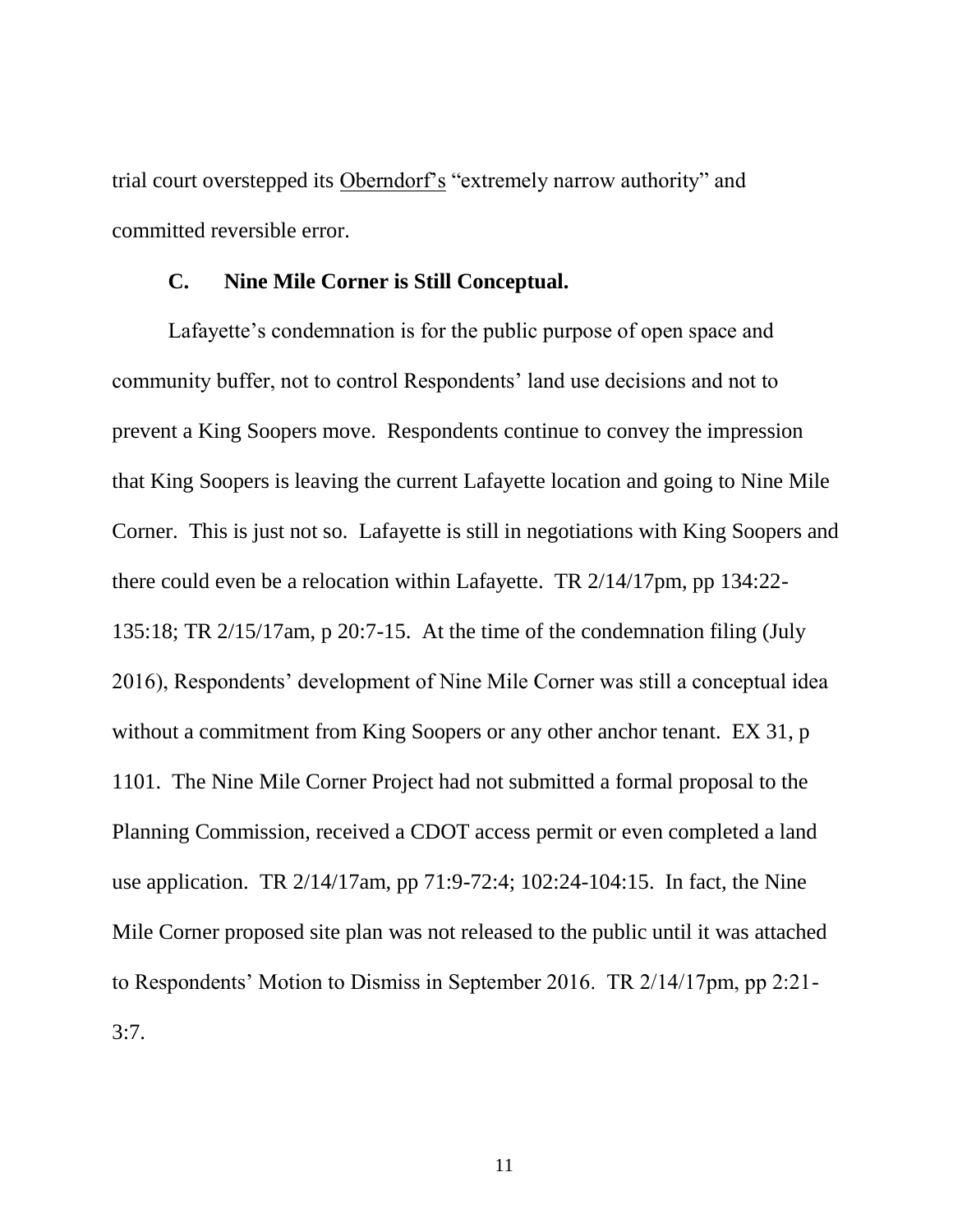Respondents continue to claim that the 22-acre taking by this condemnation would remove access from Hwy 287 to the Nine Mile Corner site. Answer Brief, p 14. This is also not so. Lafayette has CDOT approval of an access control plan and a permit for a full movement intersection south of Nine Mile Corner at Lucerne Drive (Hix-Snedecker). TR 2/14/17pm, pp 125:7-126:4. This location of a light at Lucerne will prevent access being built into the Nine Mile Corner property from Hwy 287, with or without the 22-acre portion Lafayette seeks to condemn. TR 2/15/17am, p 104:5-14. Respondents' plans for Nine Mile Corner are still theoretical, with many unresolved issues including securing anchor tenants and much needed access.

### **D. Other Development Does Not Negate the Need for Open Space Here.**

As the land use plan map of this area shows, Nine Mile Corner is the only place open space and a buffer are needed to physically separate the Lafayette and Erie communities. See EX P35, p 150. Everywhere else, these two municipalities are separated by major roads or existing open space areas.

The City of Louisville and Lafayette are touching in spots, but as explained at the hearing, that happened years ago; before open space was even a concept. TR  $2/14/17$ pm, pp 34:16-35:4, p 38:1-3. Otherwise, Lafayette is surrounded by Unincorporated Boulder County. When Respondents attempt to use the TEBO,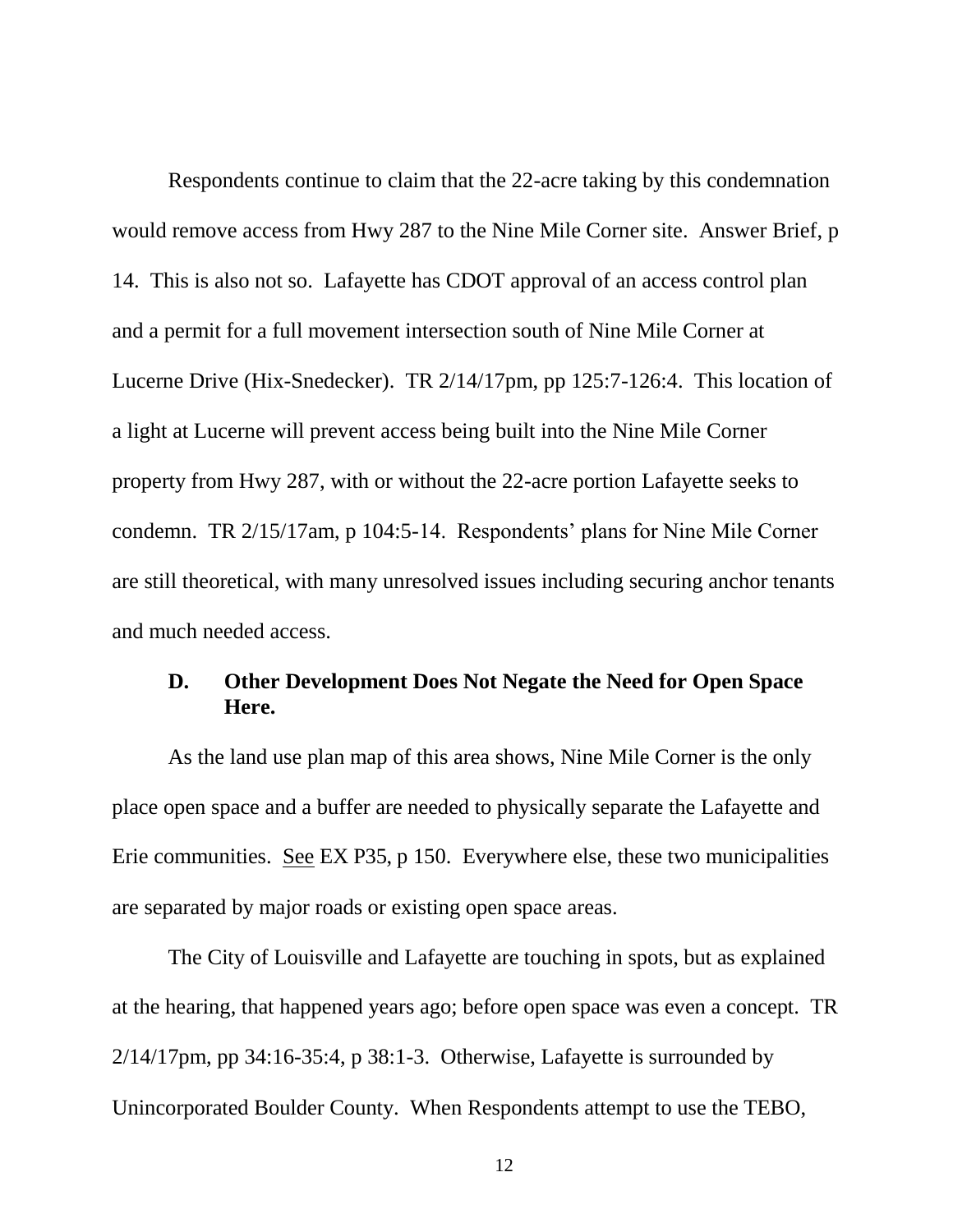Weems, and Lafayette Promenade developments as examples of areas Lafayette isn't trying to instill community buffers, it's disingenuous. Those areas don't abut another "community;" therefore, a community buffer there is not needed.

Respondents continue to point at examples of Lafayette neighborhoods built close to commercial shopping and Lafayette's commercial development along Highway 287; along with details of Lafayette's internal setbacks and land use standards. The trial court found: "Respondents present evidence of numerous examples within Petitioner's boundaries where commercial development has been permitted next to residential development with setbacks of less distance than what is proposed in Respondent's plan for Nine Mile Corner." CF, p 710. The operative word in that sentence is *within* Petitioner's boundaries. Almost one-half of the court's Analysis and Order is devoted to discussion on how "Erie's Proposed Site Development Plan Does Not Violate a Setback Requirement" and on how "Lafayette's Development of Hwy. 287 Precludes Any Meaningful Community 'Buffer.'" CF, pp 713-717. The court finds, "Erie's argument that Lafayette's claim of prioritizing open space and buffers is inconsistent with its actions along Highway 287 is valid." CF, p 716.

What Respondents and the court's reasoning completely misses is the difference between a municipality's internal land use, planning and development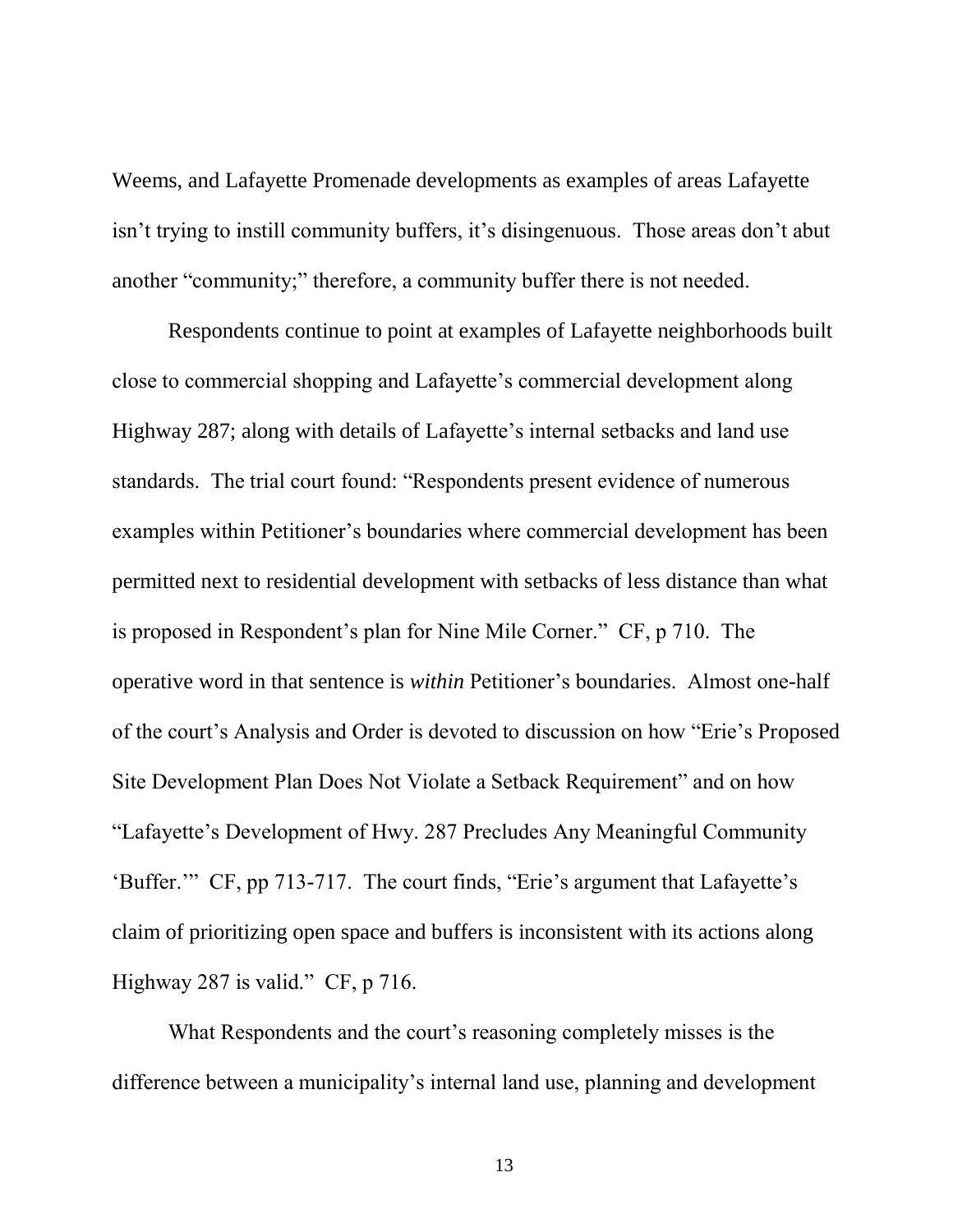compared to a buffer between communities. These arguments all miss that crucial distinction and allow for the merging of communities without any discernable space between the two. If Respondents' shopping center gets built according to their latest plan, there will be a mere 165 feet separating Lafayette and Erie at this corner. None of the existing internal Lafayette properties, or future planned developments run this risk. Once again, Respondents and the trial court have confused issues instead of focusing on the matter at hand. Lafayette is validly using condemnation with the public purpose of creating open space to preserve a community buffer in the only plausible spot between these two communities.

### **II. There is No Bad Faith or Fraud Behind Lafayette's Decision to Condemn this Property.**

#### **A. Lafayette's Condemnation was Undertaken With Good Faith**

As detailed above, Lafayette proceeded with this condemnation at the request of its' citizens and to protect a portion of the open space that currently exists between it and the Town of Erie on this corner. Respondents have tried to equate this with Pheasant Ridge Assoc. Ltd. Partnership v. Town of Burlington, 506 N.E.2d 1152, 1155 (1987). A Massachusetts case cited by Block 173. Pheasant Ridge with a much different fact pattern than the present case. The development Burlington sought to block was partially for low income housing. Massachusetts had such a need for low income housing that they passed legislation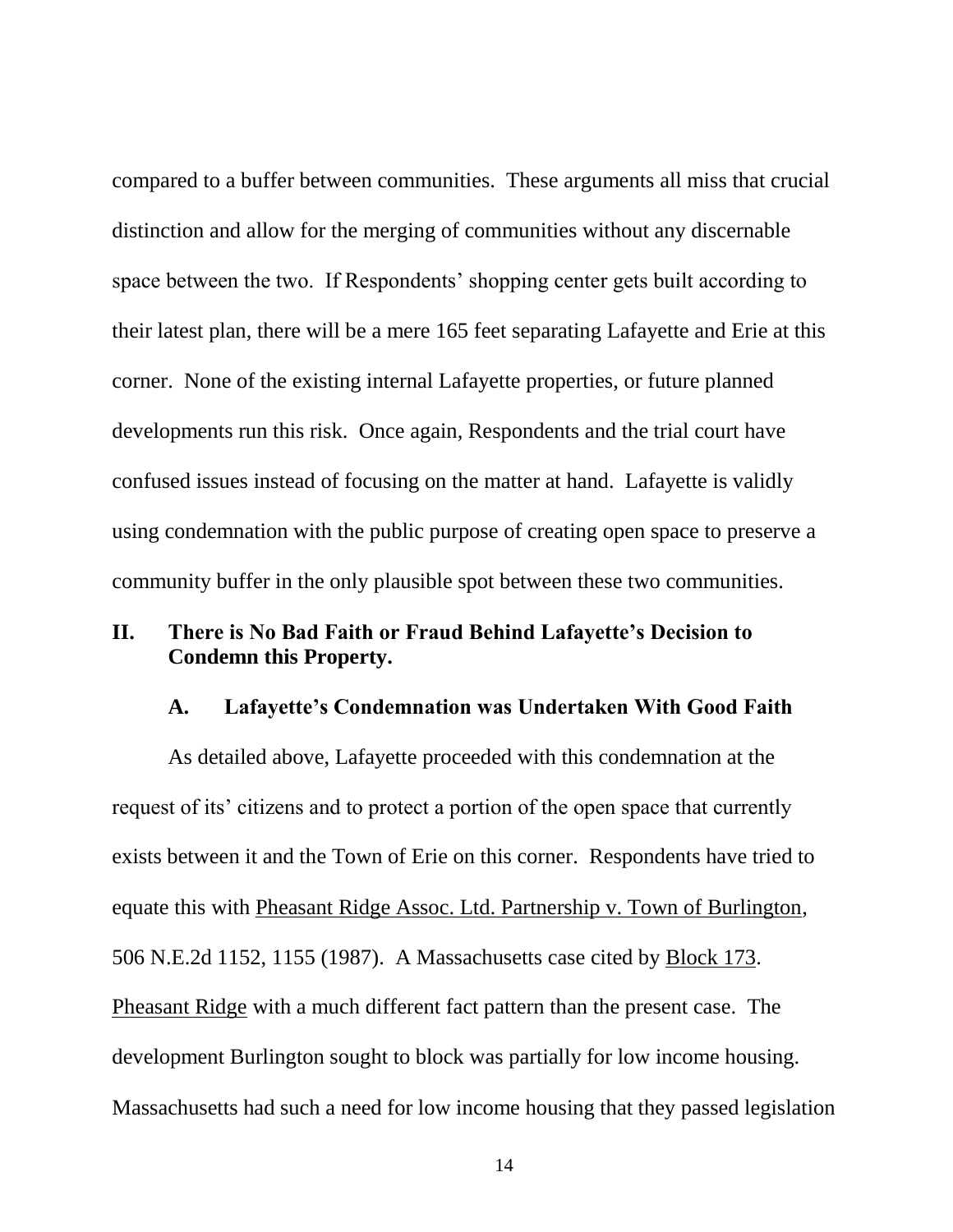known as the Anti-Snob Zoning Act to help facilitate the construction of this housing and bypass local regulations. It was found in Pheasant Ridge that there was nothing in the record to support Burlington's claim that it did not act in bad faith and that the "manner in which the town dealt with the attempted acquisition of the subject parcel was not in accord with its usual practices." Pheasant Ridge, 506 N.E.2d at 775, 778. The court went on to find that the alleged purposes for the taking were not proposed until minutes before the town meeting. Id.

Lafayette provided evidence to show that its citizens for years had protested development right up against their neighborhood, and of Lafayette (and Erie and Boulder County) protecting open space and community buffers. Lafayette proceeded with this condemnation via its usual practices in the same manner that is has for past takings and passed a multi-page ordinance with many findings to support its reasons. Of course, the most important distinction between Pheasant Ridge and our current case is that Lafayette's true purpose for the condemnation is the stated purpose, open space and community buffer.

There is not much Colorado case law regarding bad faith and the necessity of condemnation, but the Geudner case is quite often cited. Geudner is a Colorado Court of Appeals decision where the court found the primary purpose of the taking was to advance private interests because individual members of the condemning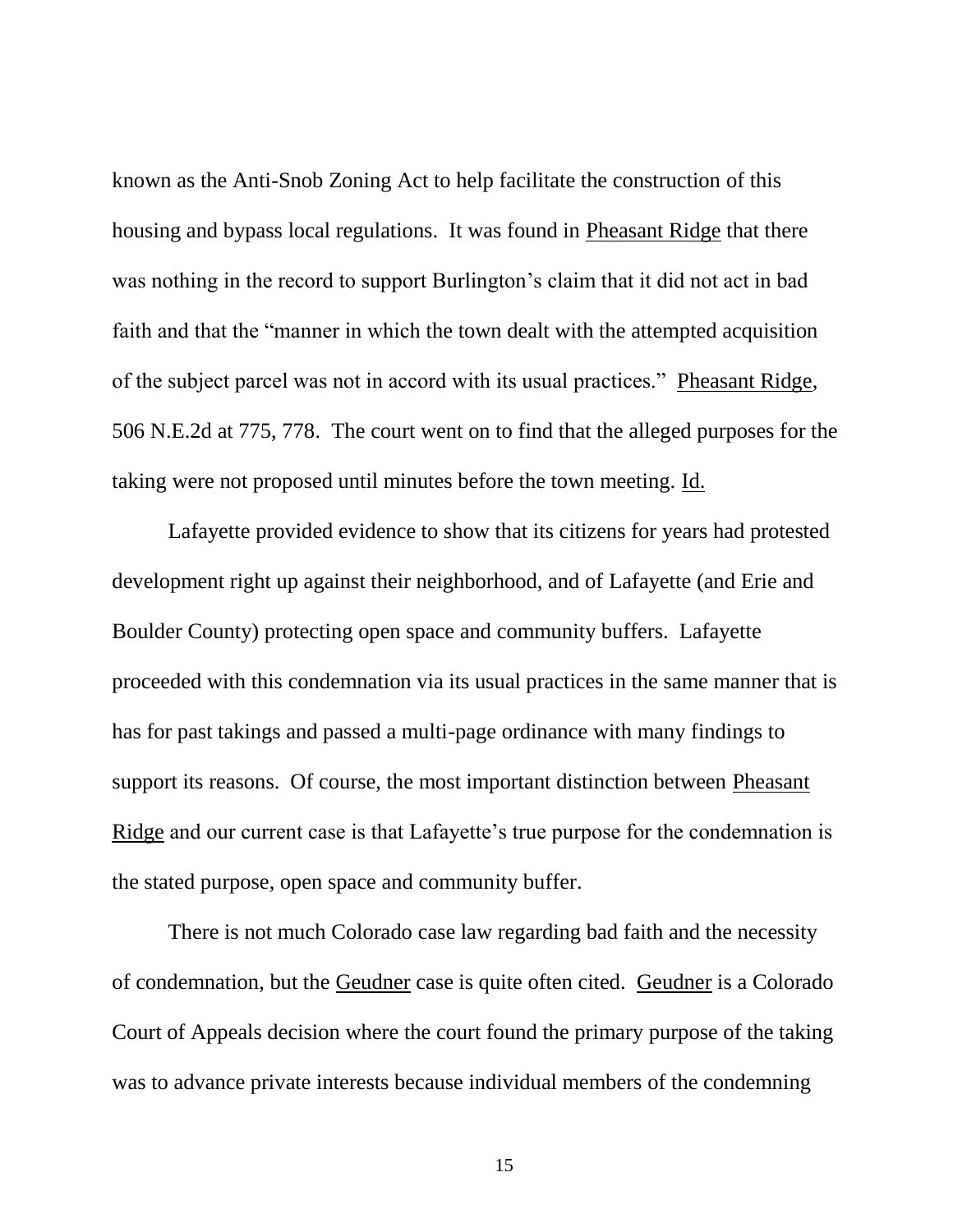authority stood to gain personally from the condemnation. The court found bad faith and did not allow the condemnation to move forward. Once again, there has been no allegations made or evidence entered that any individuals or private interests associated with Lafayette will benefit from this condemnation. Based on Lafayette's continued and unwavering general stance on open space and community buffers, and the long standing efforts Lafayette has made to protect this particular Property, there is simply no fraud or bad faith on behalf of Lafayette.

#### **B. Lafayette's Finding of Necessity Cannot be Disturbed.**

"It is well-settled law that in the absence of fraud or bad faith, the determination by a public agency as to the need, necessity and location of highways, or other public improvements, is final and conclusive and will not be disturbed by the courts." Colorado State Bd. of Land Comm'rs v. Dist. Court in & for Jefferson Cnty., 430 P.2d 617, 619 (Colo. 1967). "A determination of necessity … is not reviewable absent a showing of bad faith or fraud." Block 173, 814 P.2d at 829. "The question of necessity does not involve the right to condemn, nor whether plaintiffs could ever make use of the property sought to be condemned if they obtained it. The question of necessity simply involves the necessity of having the property sought to be taken for the purpose intended." Mortensen v. Mortensen, 309 P.2d 197, 199 (Colo. 1957) (internal citations removed). "The question of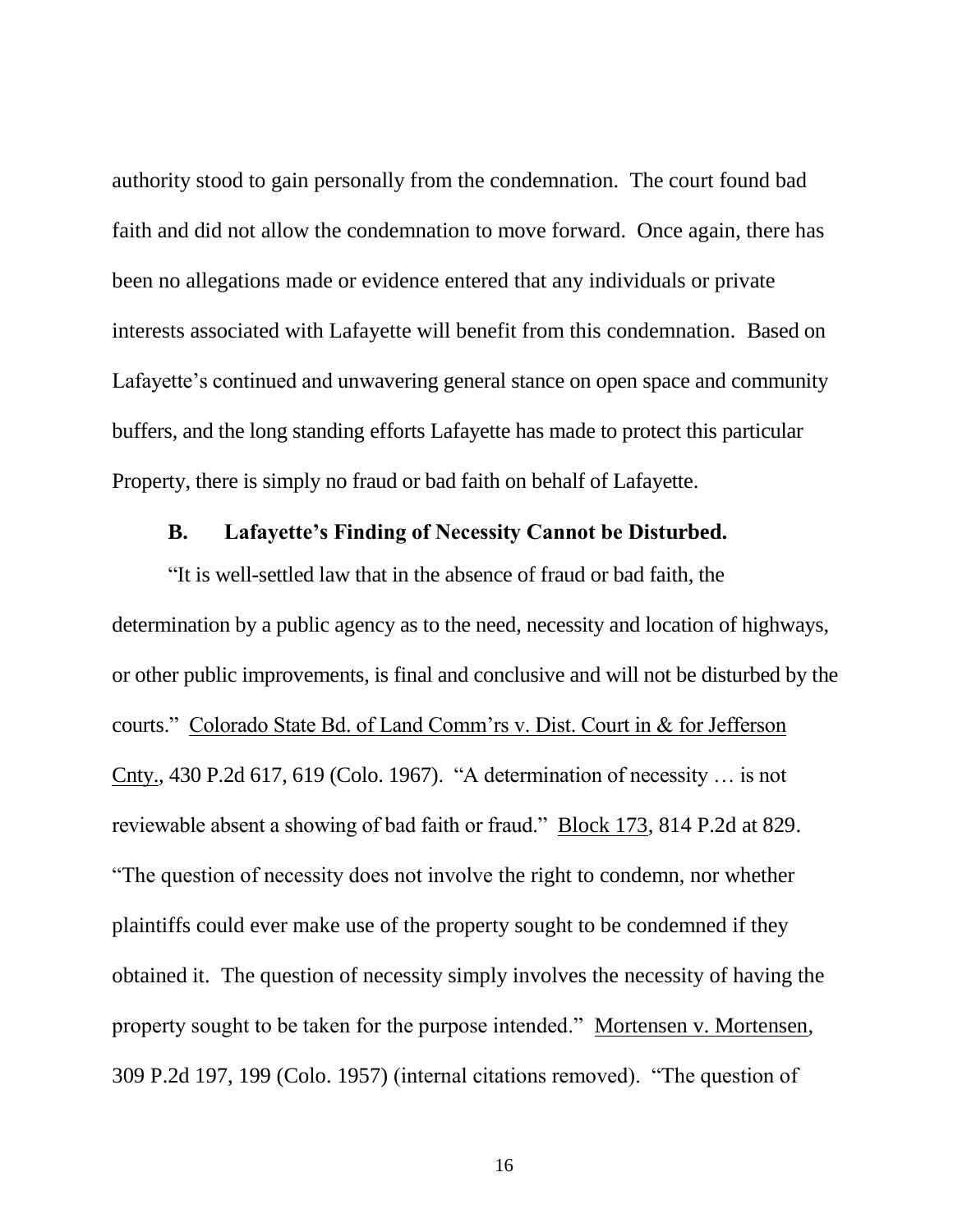necessity in condemnation proceedings presents itself in various aspects. What is proper to consider in determining this question will vary according to the circumstances of each particular case." Id.

Respondents incorrectly claim Lafayette showed no evidence of a need for the 22 acres. Answer Brief, p 23. Perhaps Klaphake didn't use the exact term "need," but he did explain to the court how Lafayette's City Council and Mayor came to determine the land needed in this condemnation. Klaphake explained that 22 acres is an appropriate size for this condemnation based on the City Council and the Mayor's desire for an open space buffer in this location. TR 2/14/17 pm, pp 25:19-26:8. That this parcel was chosen based on "the natural break lines" (the ditch), "the topography," and "the setting." TR 2/14/17 pm, p 37:16-18. Klaphake stated that Lafayette "is creating 1,300 acres of open space around the city to protect its flanks." TR 2/14/17 pm, pp 34:25-35:2. Klaphake goes on to detail City Council meetings, executive sessions and discussions with the Mayor wherein the size of the condemnation was discussed and including an argument that "they should take the whole darn thing." TR 2/14/17 pm, pp 120:6-122:14. "There was an appetite to take it all the way to Arapahoe, but we had to practice some restraint… Open space people would have loved to have the whole thing green, but you don't always get what you want." TR 2/15/17 am, p 24:10-16. City Council "had advice from their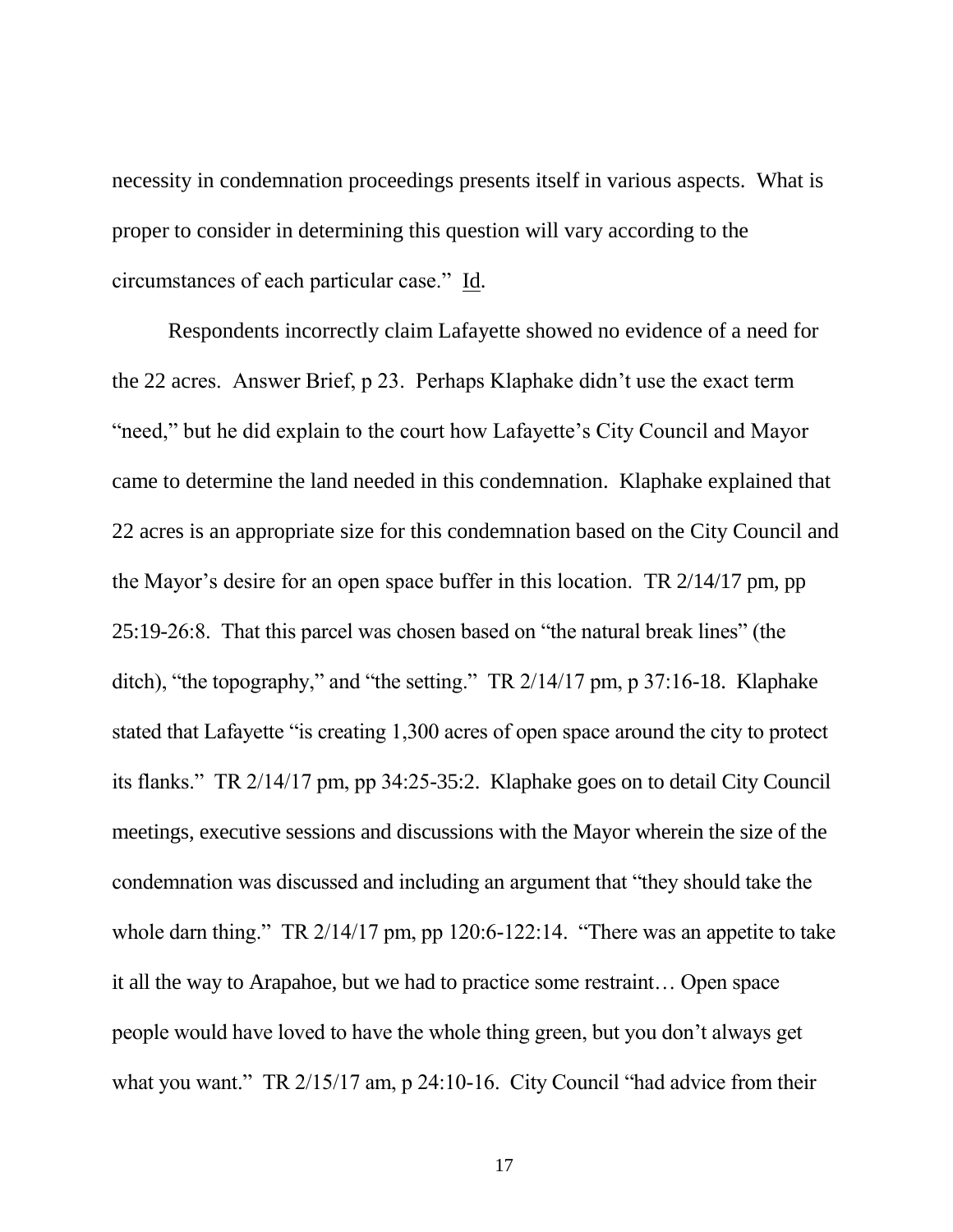city attorney and others that … practicing out some restraint was in their best interests." TR 2/15/17 am, p 25:17-21. Ultimately, City Council decided the open space buffer should be limited to the roughly 22 acres of the southernmost parcel and passed the condemning ordinance. Klaphake testified that out of the 1,300 acres of Lafayette's open space, this 22 acres designation would be "somewhat in the middle… the more typical assemblage." TR 12/15/17am, p 8:2-16. It should be noted, Lafayette is not only limiting their acquisition to less than half the available land, Lafayette is leaving Respondents with the much more visible corner of the Property.

When Klaphake was asked if "22 acres is absolutely necessary to create a buffer…" he responded, "It's my position that the City Council determined that 22 acres was reasonable and appropriate." TR 12/14/17pm, p 38:11-15. This answer is sufficient for Mortensen, because the property being sought is for the purpose intended- an open space buffer.

Klaphake denied ever advising City Council to acquire the area to prevent a King Soopers move. TR 12/14/17pm, p 122:15-19. Klaphake also denied that City Council was willing to engage in "some fraud by setting the boundaries of this in a way that they knew would stop King Soopers from moving." TR 12/14/17pm, p 122:20-24. Respondents have no testimony that contradicts these statements, nor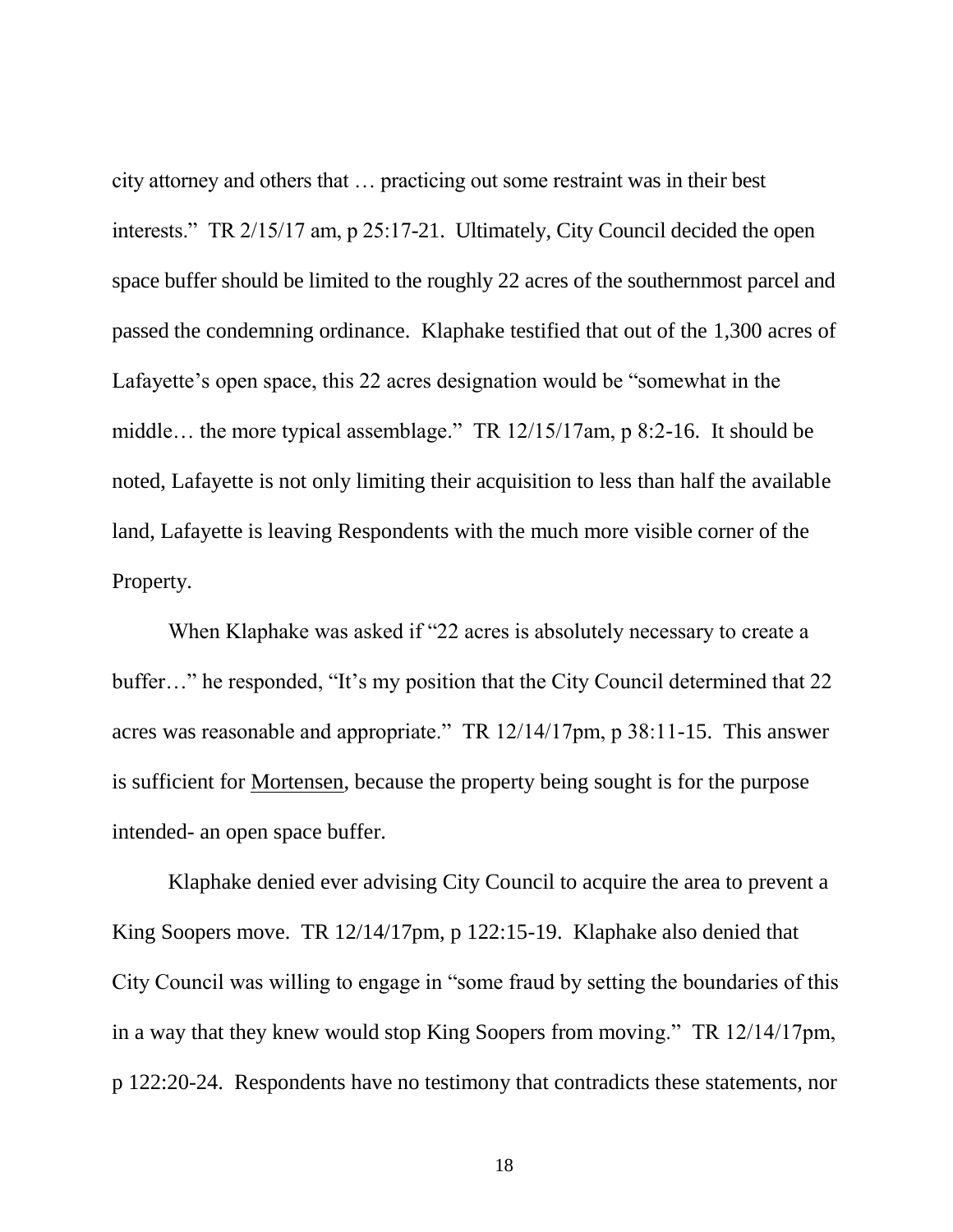any documents that prove otherwise. Further, as Respondents point out in their Answer Brief, wherever King Soopers moves it needs over 120,000 square feet of space and Klaphake was "fully aware" of these requirements. Answer Brief, pp 13-14. Kings Soopers' requirement of 120,000 square feet translates into less than 3 acres, and they would need about another 10 acres for parking. TR 2/15/17am, pp 19:22-20:4. The acreage left at Nine Mile Corner after the condemnation would be roughly 23 acres; plenty of space for a King Soopers, and then some.

Klaphake was asked if City Council knew they were stopping a King Soopers by passing that ordinance and his reply was, "they didn't." TR 2/15/17am, p 23:6-17. As the Nine Mile Corner was still in such preliminary stages, Lafayette would have no idea as to how the project was going to look; where King Soopers or any other anchor was going to lease space; and what effect, if any, Lafayette's acquisition would have for the project. Lafayette's sole goal here is to keep a buffer of open space between Erie and Lafayette and not Lafayette continuing "its efforts to stymie Erie's development plans at Nine Mile Corner" or ensuring Erie doesn't engage in commercial development on Nine Mile Corner as the court erroneously found. CF, pp 716-717.

In Respondents' Answer Brief, they made no effort to refute Lafayette's evidence regarding their bad faith and fraudulent behavior regarding the use of Erie's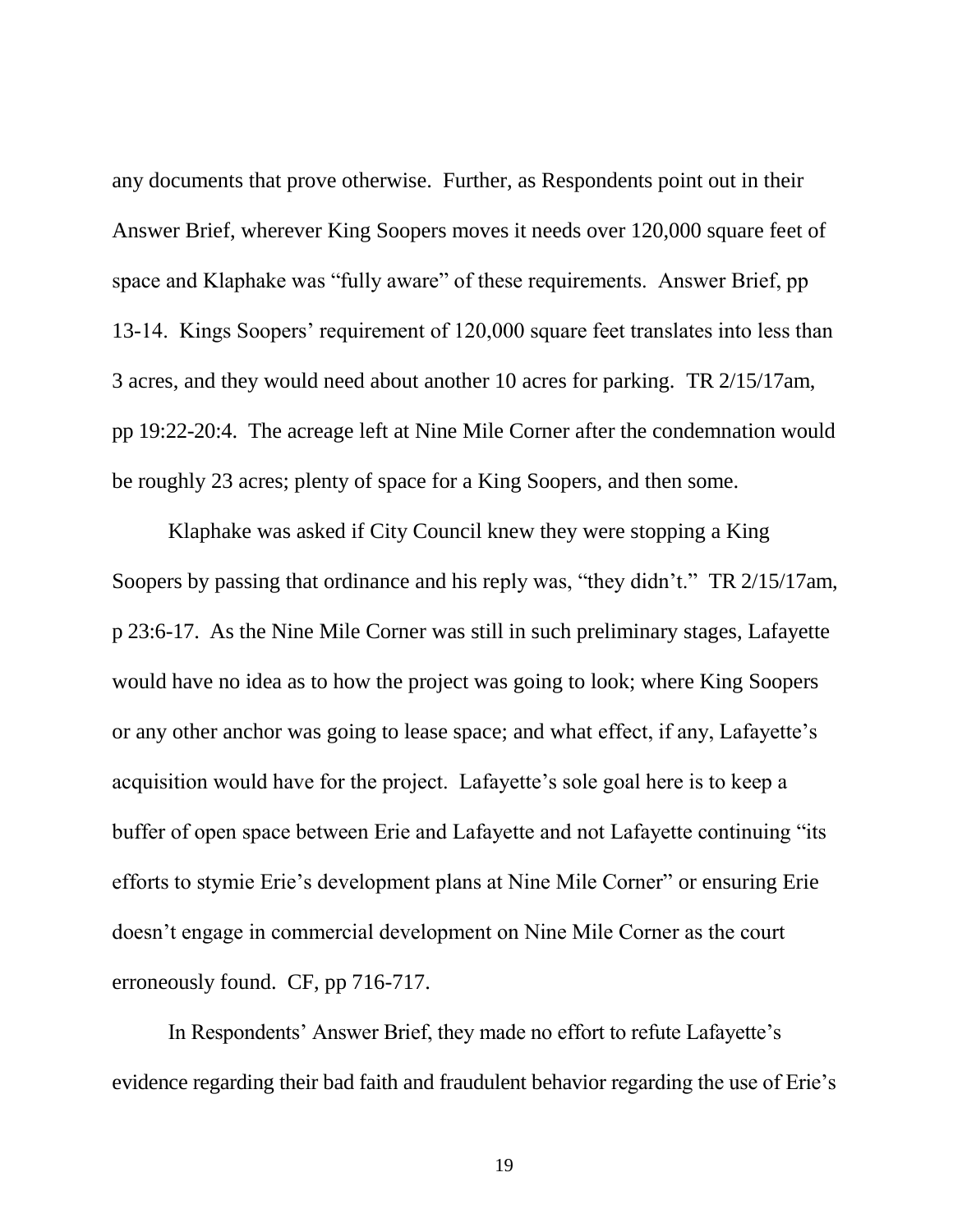town funds to buy Nine Mile Corner when they were prohibited from doing so by the ECIGA. Respondents didn't address their citing to an Urban Renewal Plan that had not been created in their Resolution to buy the Property and they once again claimed that the February 2012 conditions survey contains this Property, when a comparison of Survey Subareas maps in the 2012 condition study to the map of the entire Nine Mile Corner in the Urban Renewal plan plainly demonstrates that this is false. See EX 2, p 913; EX 3, p 931. Erie poorly planned their city and is now attempting to misuse urban renewal in a land grab for commercial development.

This Property has been a protected community buffer for years. Lafayette undertook this condemnation to preserve that condition and for no other purpose. After deliberative process, Lafayette weighed the options of how much of the Nine Mile Corner to condemn and based on the "case-specific" details of this Property, decided on only the "Nelson" parcel. Lafayette knew they were taking less than half of the Property and leaving the rest for Respondents to develop; leaving more than a sufficient amount of acreage for King Soopers' requirements. Lafayette knew that an open space would eliminate blight and serve the same purpose as Respondents' urban renewal plan. Lafayette did not know any of Respondents' plan specifics because they had not been created or made public. Information Lafayette did not have and therefore could not have used in deciding on the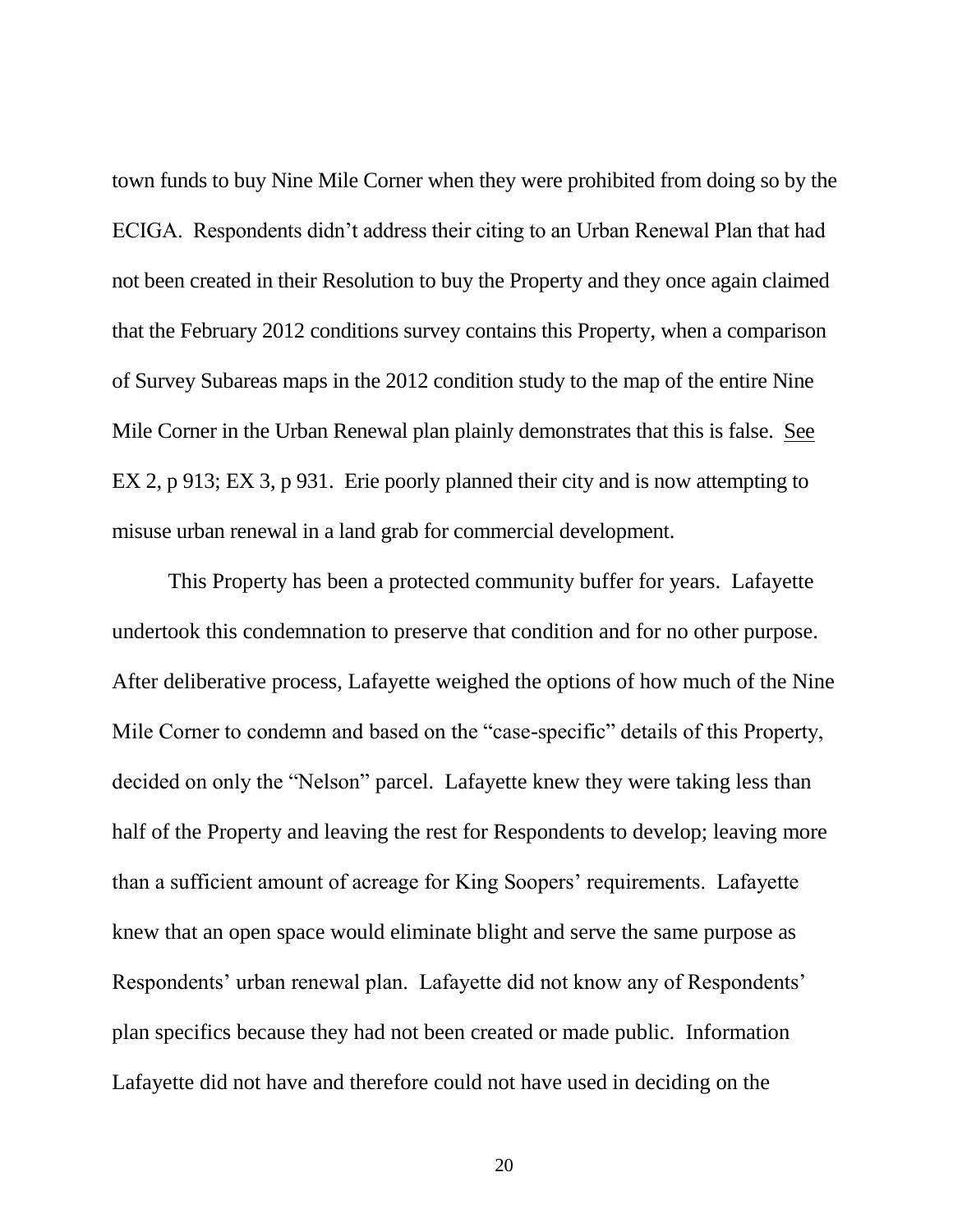condemnation. The court ignored all of this evidence when it found that Lafayette lacked good faith in its decision to condemn; therefore, Lafayette's legislative determination of necessity must stand.

### **C. Lafayette's Condemnation is Not Defeating Respondents' Blight Elimination.**

Lafayette is purposely seeking to condemn only the portion of the land that is necessary for a legitimate community buffer. Respondents' urban renewal project on Nine Mile Corner is for the public purpose of eliminating blight. The court found that both Respondents' planned development and Lafayette's "intent to maintain the property as open space," would eliminate blight. CF, p 715.

There was evidence that the costs of land remediation would increase without the "Nelson" property, but Karen Blumenstein failed to consider how the just compensation provided by Lafayette's condemnation would help fund these costs. TR 2/15/17am, pp 84:7-86:8; pp 101:4-102:6. With a smaller shopping center, there would be decreased revenue, but revenue generation is not a recognized public purpose under the Colorado Urban Renewal Law. See C.R.S. § 31-25-101, et al. In fact, C.R.S. § 38-1-101(1)(b)(I)(emphasis added) specifically states that "'public use' **shall not** include the taking of private property for transfer to a private entity for the purpose of economic development or enhancement of tax revenue." However, this use of the land is exactly what the trial court extolled when it found, "There is no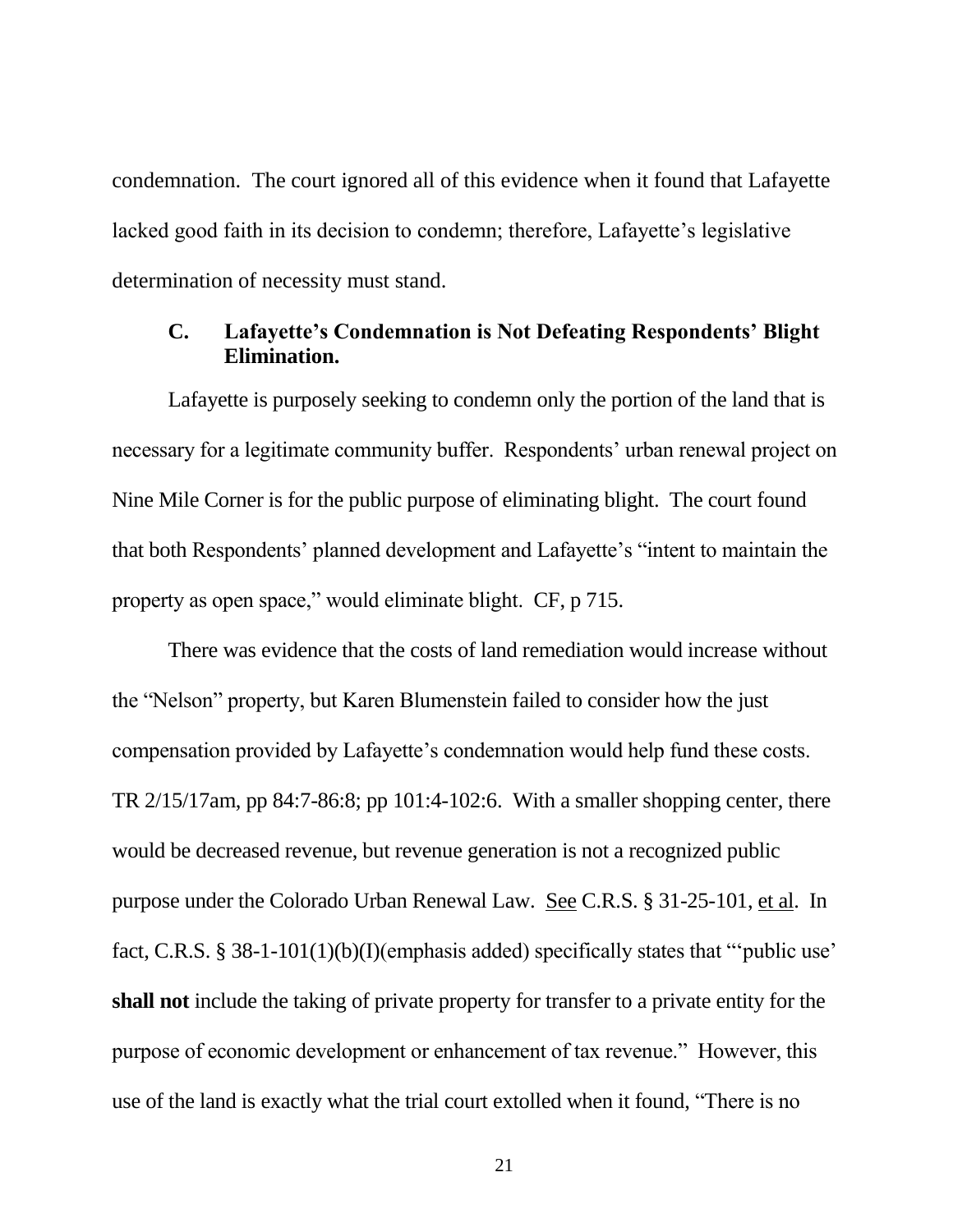question that the remaining portion of the site would remain developable, but it would not generate as much revenue in part due to fewer co-tenants." CF, p 712. The court also found that "This case represents an overreach on the part of Lafayette, whose interests in open space and community buffers are not superior to the interests of the property owners' interests in revenue generation and blight elimination." CF, p 715. The court further found that Respondents have "the right to pursue greater tax revenue and the elimination of blight." CF, p 715. The trial court wrongly chose Respondents' pursuit of economic development and enhancement of tax revenue (not a true public use as specifically set forth in a statute) over Lafayette's legitimate public purpose of open space.

Respondents warn economic warfare will be set off across the state if Lafayette is allowed to proceed with condemnation and that "A ruling in Lafayette's favor prioritizes one municipality's economic endeavors over that of another's." Answer Brief, pp 25 and 42. Ironically enough, these risks are far more likely to occur if the trial court's ruling is allowed to stand.

Respondents claim they will "suffer greatly from the proposed taking." Answer Brief, p 40. Once again, this should be addressed in the just compensation portion of the proceedings; not used as a reason to prevent the condemnation action. Respondents also repeat a previous citation to Arizona-Colorado Land & Cattle Co.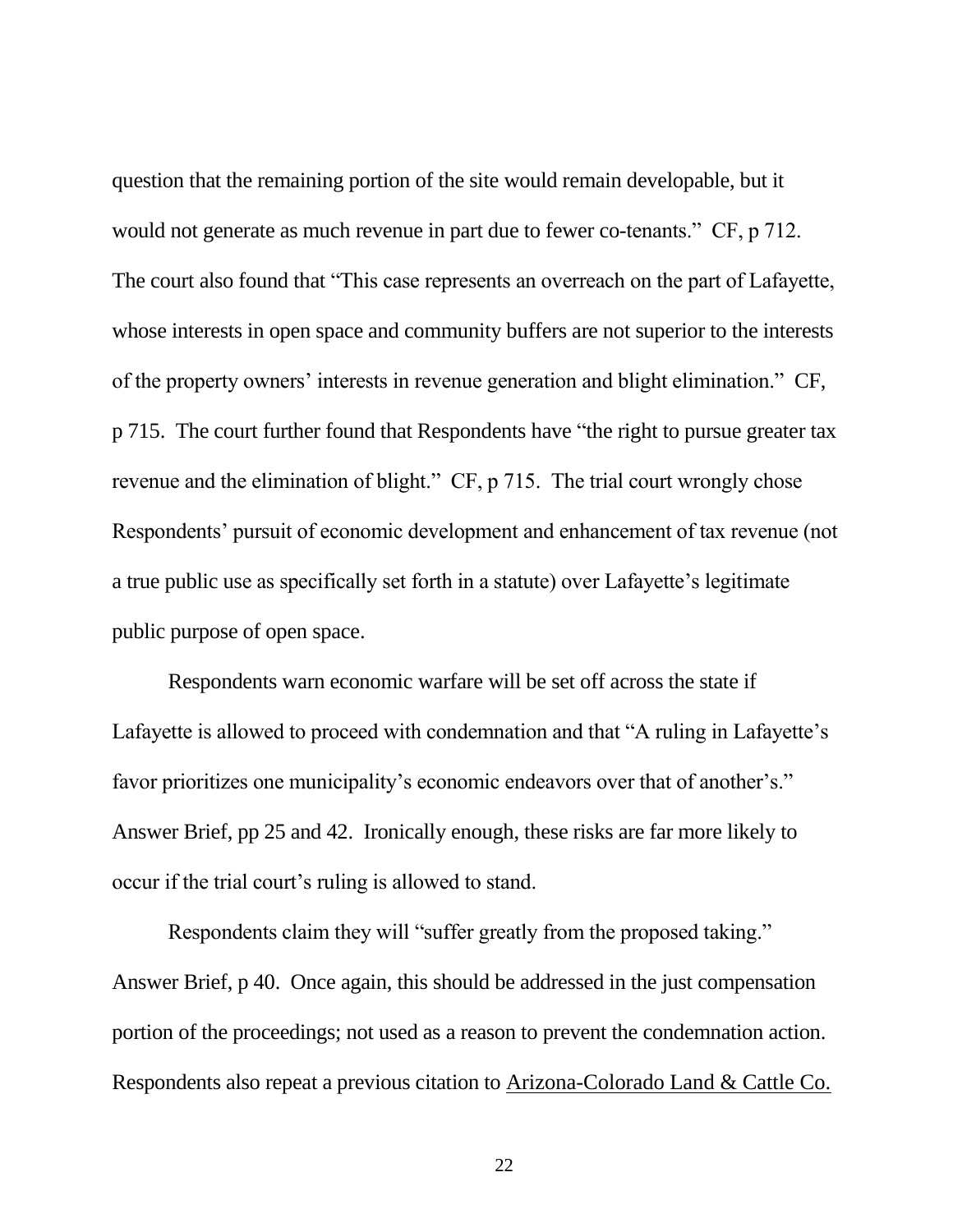v. Dist. Court In & For Tenth Judicial Dist., 511 P.2d 23, 24-25 (Colo. 1973) wherein a private corporation is causing a great loss to the landowner. Answer Brief, p 38. As Lafayette already pointed out in its Response to Motion to Dismiss and Request to Discovery, "[t]his opinion is **limited to the narrow issue** of the selection of a route for an Easement by a Private corporation." Arizona-Colorado, 511 P.2d at 25 (emphasis added) (internal citations omitted); so this concept is inapplicable in a home-rule city condemnation.

Respondents incorrectly warn this court that "… there is no legal impediment to Lafayette developing the property in the future, even if it condemns the property under the guise of open space," Answer Brief, p 42. In Lafayette, once property is designated as open space, Lafayette's Charter §12.1 requires an election to change that designation. CF, p 320. Yet again, Respondents' warnings fail to ring true.

#### **D. There is no Set Definition for Community Buffer.**

Respondents point out that Klaphake "stated there are no objective or written standards for a buffer and admitted that Lafayette's code contains no buffer standards." Answer Brief, p 24. Erie, Lafayette and Boulder County use the phrase "community buffer" in Comprehensive Plans, IGAs, and PROSTs, and nowhere is a definition provided. Krieger (Erie's own City Manager) testified that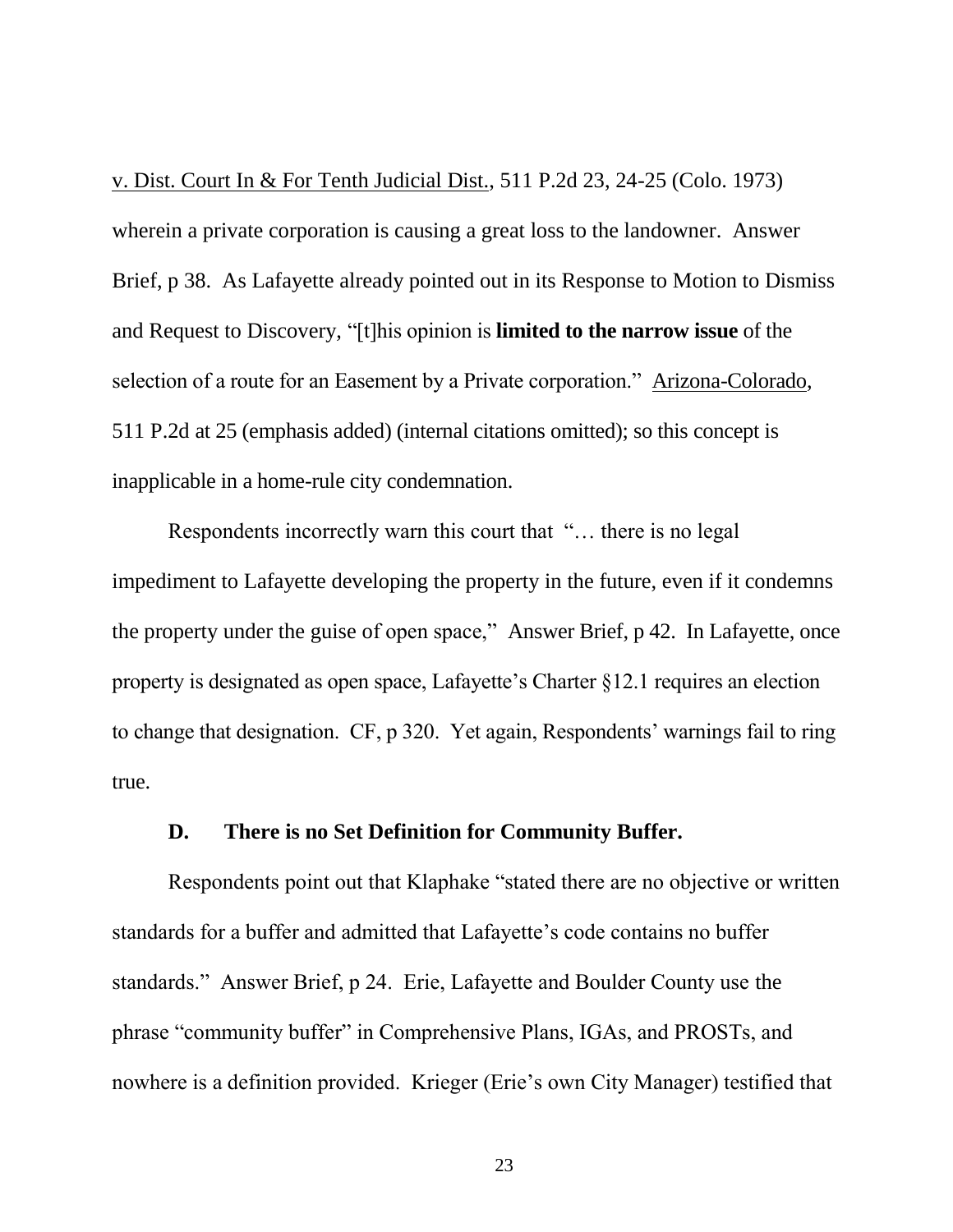there was no rule of thumb in terms of size for a community buffer. TR 12/14/17am, p 80:19-23. Krieger stated further, "'buffer,'… incorporates more than just… a set dimension of a setback... And by definition, those are always going to be… a very case-specific kind of an exercise." TR 12/14/17am, pp 80:23- 81:8. Further, the Lafayette City Council themselves made the legislative determination that "Acquisition of such property is necessary for the public purpose of open space and benefits associated with open space, as well as preservation of Lafayette's local and unique character, and buffering of Lafayette from development activities in neighboring communities." EX 25, p 1027.

Klaphake describes to the court the differences between setbacks and buffers and that community buffers are "about how important it is to keep communities and its identity from just becoming one megalopolis of stuff…" TR 2/14/17pm, pp 135:19-136:23. "It's not paint by numbers." TR 2/14/17pm, p 49:22. Community buffers may not have a set definition in terms of size, shape or even prescribed land use, but there is no question that they are between communities. This 22-acre parcel is the only place where this works as such; the only place where the two communities will be touching without a buffer.

If Respondents' shopping center gets built according to their plan, there will be a mere 165 feet separating Lafayette and Erie at this corner. Arguably creating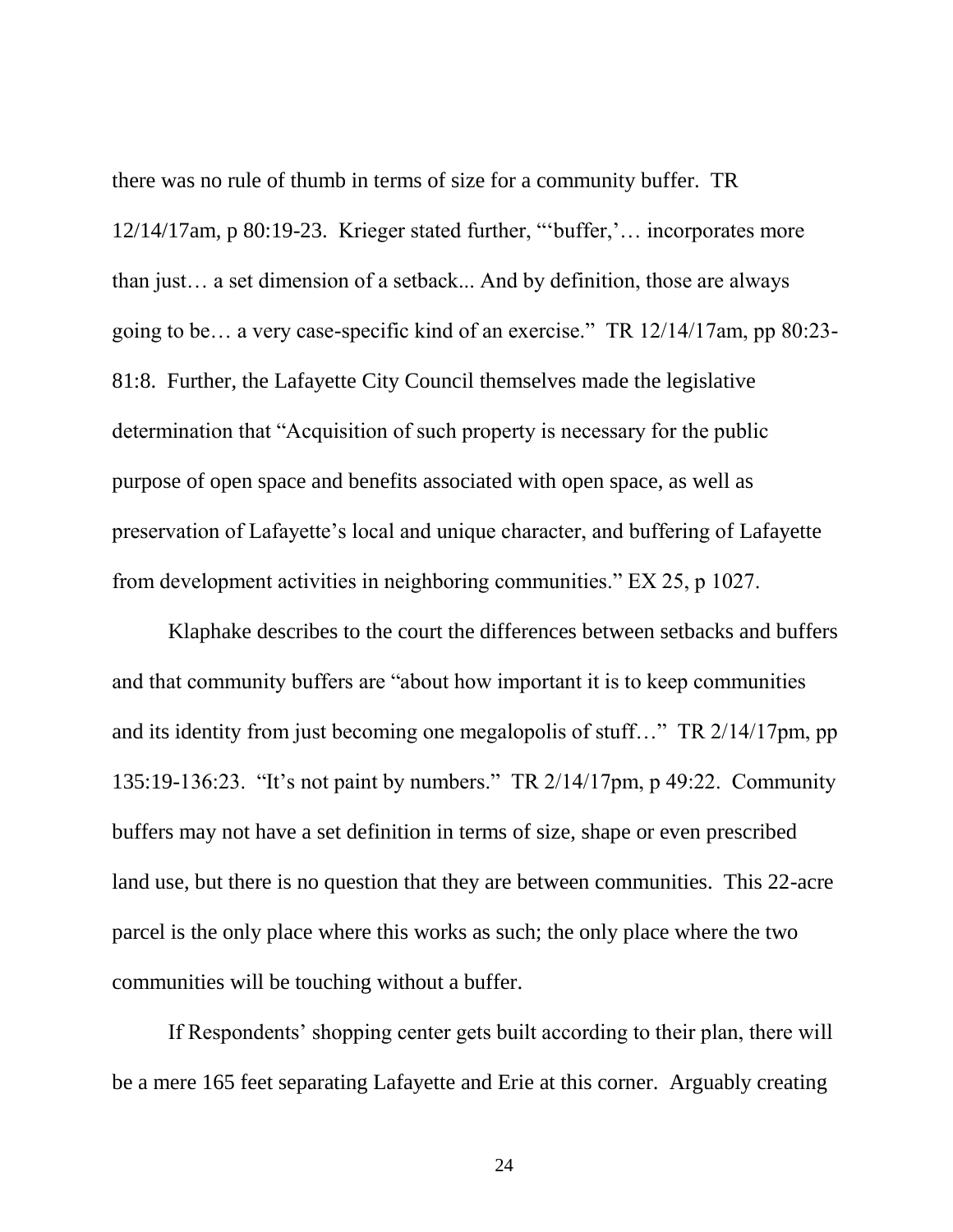a megalopolis of stuff, and completely going against the history of this area and its long-standing goal of creating open space and buffers between communities. No matter what the size of that setback, it wouldn't be enough for Lafayette's desire to provide open space between the two communities. In order to truly provide open space via a community buffer here, Lafayette needs acres, not feet. "Different land uses and a sense of open space and buffer separation from another entity," is driving the condemnation. TR 2/14/17pm, p 32:14-18.

#### **E. Lafayette Properly Negotiated for the Property.**

Respondents continue to point out that Lafayette did not negotiate with them regarding the size of the setback at the proposed shopping center. Lafayette is not required to negotiate anything but price as part of condemnation good faith negotiations. "The prerequisite of a failure to agree upon the purchase price for the property sought to be condemned generally requires only that the condemning authority make a reasonable good faith offer to reach an agreement with the owner of the property for its purchase. Lengthy or face-to-face negotiations are not required." Thornton by Utils. Bd. v. Farmers Reservoir & Irrigation Co., 575 P.2d 382, 392 (Colo. 1978). Lafayette did attempt to negotiate the price with Respondents and were unable to acquire the Property through negotiation. CF, p 3. No further issues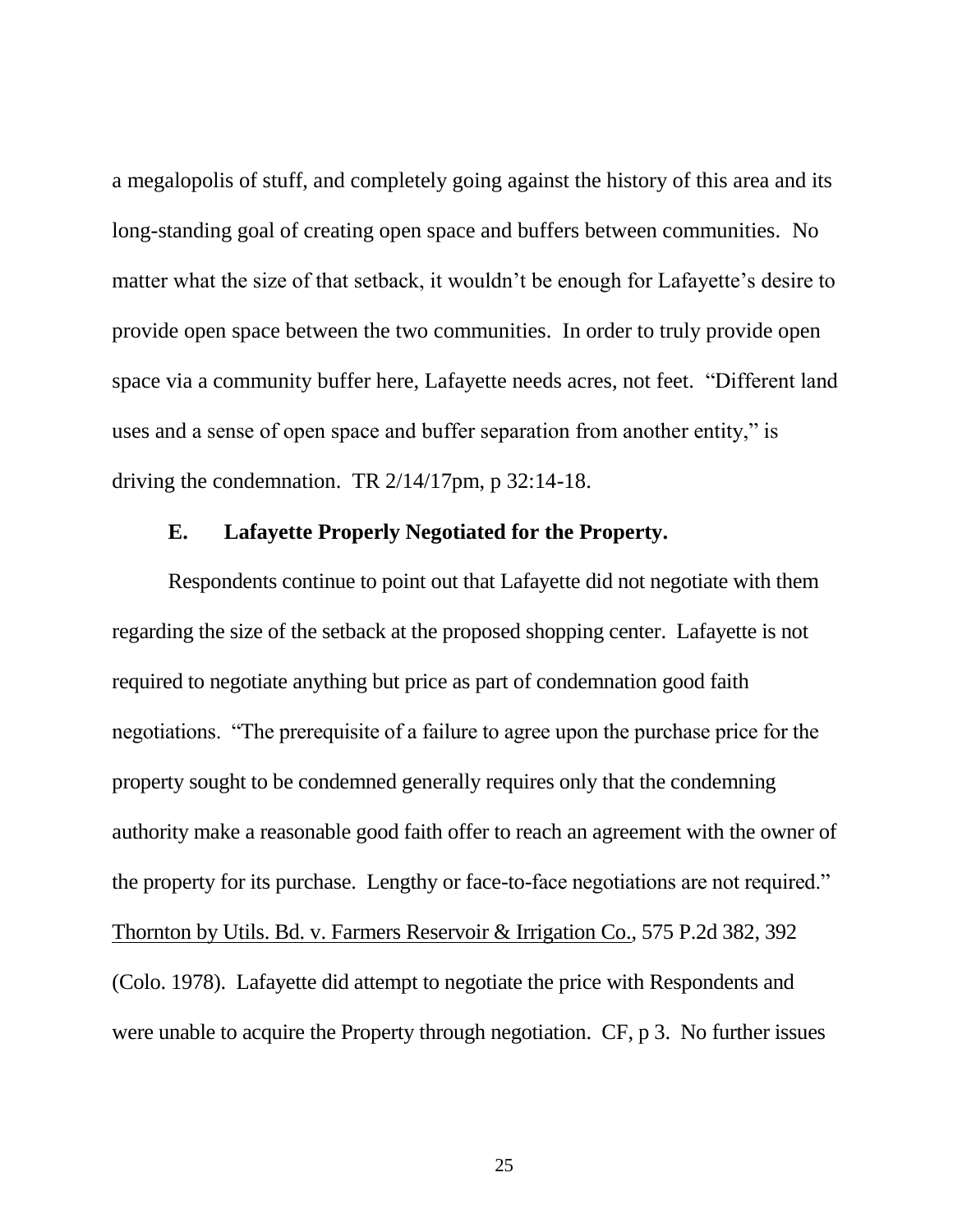were required to be discussed or negotiated prior to condemnation. Respondents don't get to choose the size of Lafayette's acquisition.

#### **CONCLUSION**

Lafayette's condemnation was for a proper public purpose and undertaken with good faith. Accordingly, Lafayette respectfully requests that this Court reverse the trial court's February 16, 2017 Order Granting Respondents' Motion to Dismiss and remand the case to the District Court so that Lafayette may proceed with the immediate possession portion of the proceedings.

### **OPPOSITION TO ERIE AND TOEURA'S REQUEST FOR ATTORNEY FEES AND COSTS**

Respondents' request for attorney fees and costs should be denied. Lafayette's condemnation is legitimate and each party should bear their own fees and costs.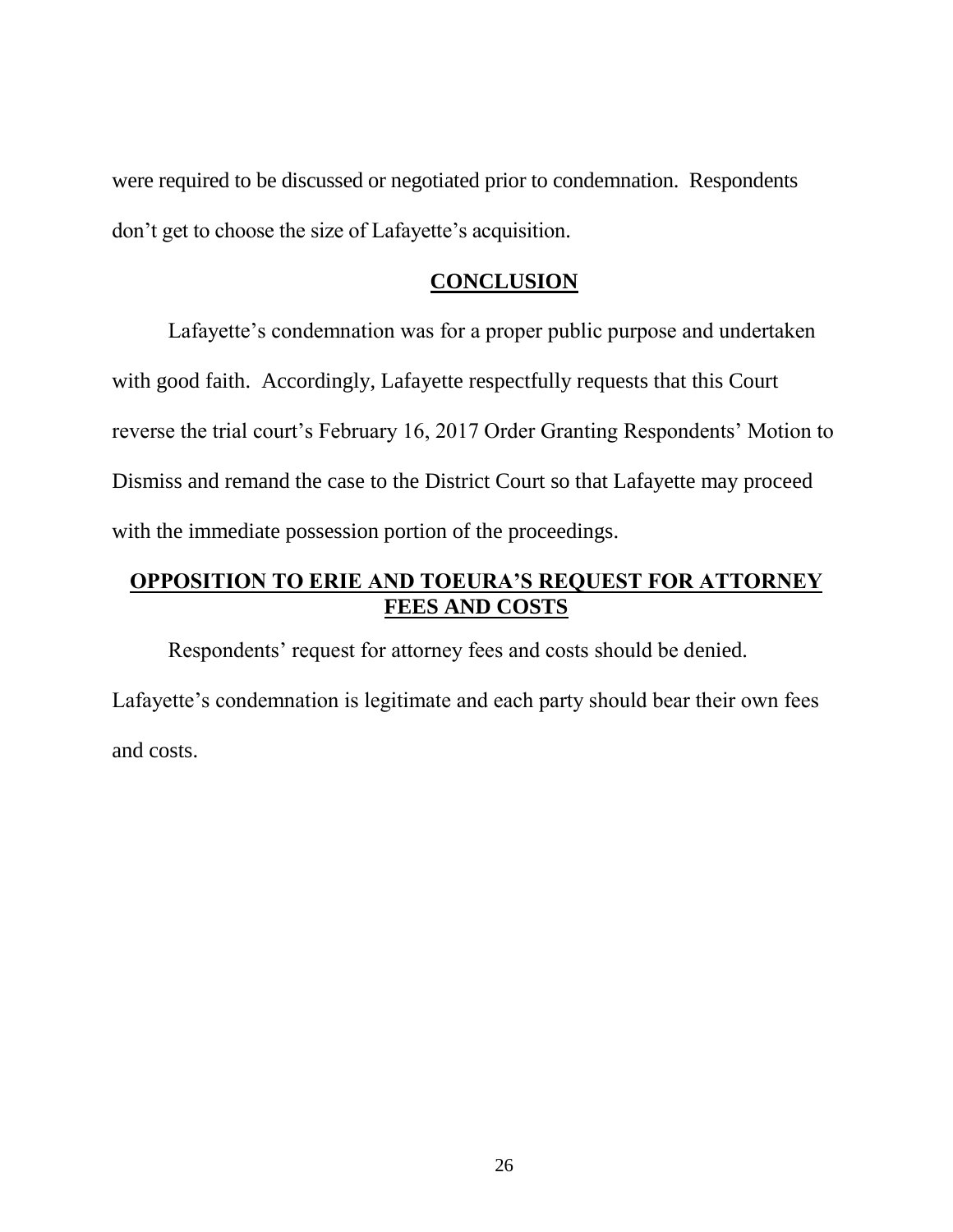Respectfully submitted this  $8<sup>th</sup>$  day of December, 2017.

HAMRE, RODRIGUEZ, OSTRANDER & DINGESS, P.C.

**S/ DONALD M. OSTRANDER'S DULY SIGNED PHYSICAL COPY OF THIS DOCUMENT IS ON FILE AT THE OFFICE OF HAMRE, RODRIGUEZ, OSTRANDER & DINGESS, P.C. PURSUANT TO CRCP RULE 121, SECTION 1-26(9)**

By:

Donald M. Ostrander, No. 12458 Richard F. Rodriguez, No. 25105 Stephanie Ceccato (Special Counsel), No.46974

#### WILLIAMSON and HAYASHI, LLC

David Williamson, No. 8530, Lafayette City Attorney

### ATTORNEYS FOR APPELLANT